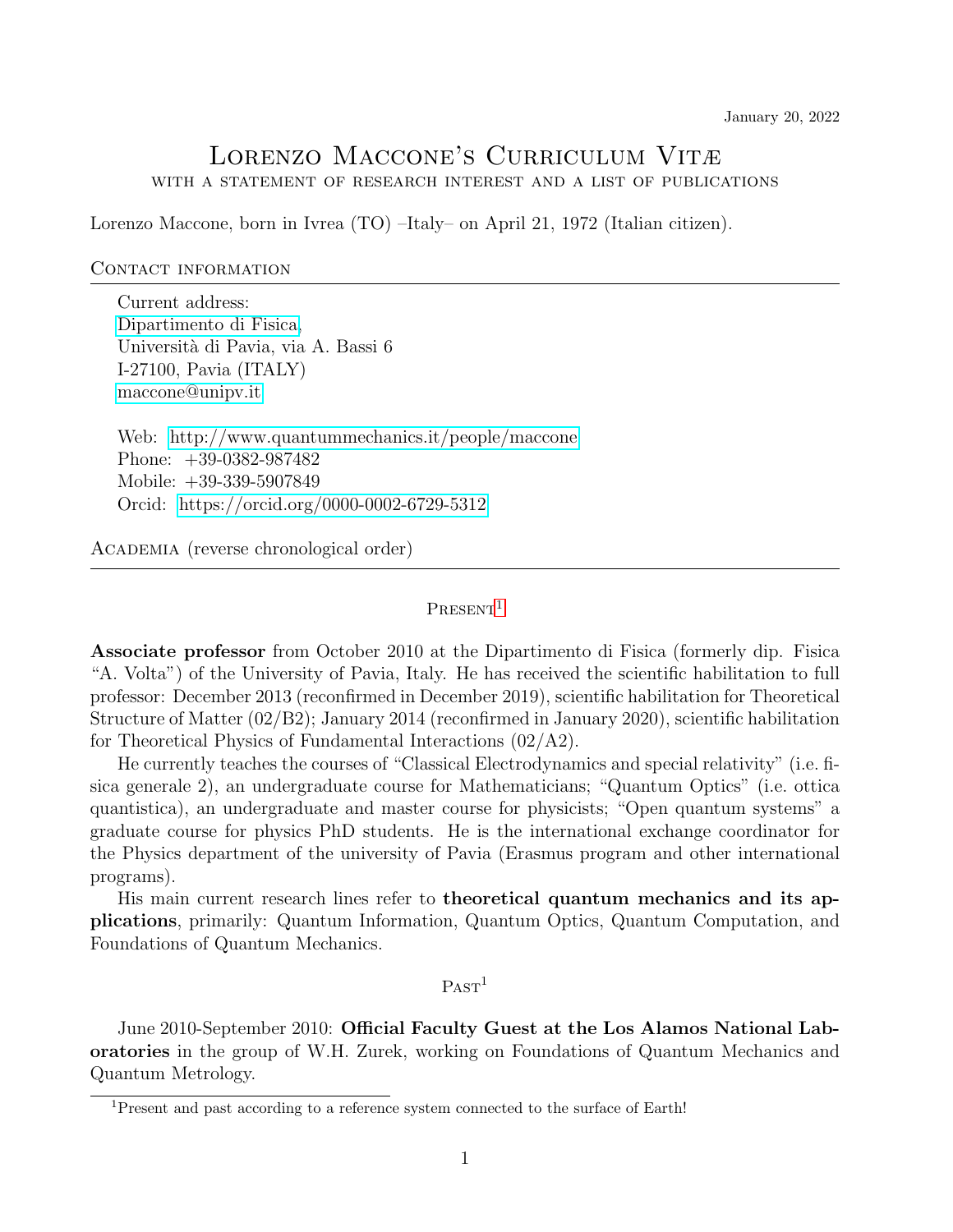June 2009-May 2010: Visiting Scientist at the Massachusetts Institute of Technology (MIT) in the xQIT, "Center for Extreme Quantum Information theory" (funded by the W. M. Keck foundation).

February 2009-May 2009: Research associate at ISI (Institute for Scientific Interchange Foundation) in Torino, Italy.

December 2004- December 2008: Contract Professor at the University of Pavia (contract of 4 years).

March 2004-December 2004: Postdoctoral Associate (UNIPV) in the Quantum Information theory group of the University of Pavia.

November 2000-February 2004: Postdoctoral Associate (MIT) in the Research Laboratory of Electronics of the Massachusetts Institute of Technology (MIT) in the groups of Prof. J. H. Shapiro and Prof. S. Lloyd. This position was renewed three times: in November 2001, November 2002, and November 2003.

January 2000-November 2000: Postdoctoral fellowship (UNIPV) at the University of Pavia.

#### Curriculum Studiorum

September 1996-December 13, 1999: Ph.D. in theoretical Physics in Pavia under the supervision of Prof. G. M. D'Ariano. Thesis "Quantum tomography: methods and applications", in which the theory and various applications of quantum state reconstruction techniques are analyzed.

September 1992-June 7, 1996: Master in Physics obtained with full marks (110 on 110) cum laude and an average mark of 29.77 on 30 for the eighteen required exams.

High School: Liceo Classico (Liceo "C. Botta", Ivrea), where literary and humanistic subjects are emphasized. Final score: 60 on 60 (full marks).

#### **SKILLS**

#### Scientific research:

Numerous publications on peer-reviewed international scientific journals— Nature, Science, Nature Photonics, Nature Physics, Physical Review Letters, and IEEE Transactions on Information Theory among others (see full list of publications below).

Bibliometry: In April 2021 he had an h-index  $h = 42$  with a total of 12706 citations (source: Google scholar), or  $h = 37$  with a total of 7763 citations (source: Web of Science), or  $h = 38$ with a total of 8305 citations (source: Scopus).

Presentation of his research in numerous conferences and workshops, and in invited seminars (see full list below).

Active in the outreach and communication to the general public of Physics, Quantum Mechanics in particular.

Referee for the journals Science, Nature, Science, Nature Physics, Nature Photonics, Nature Communications, Proceedings of the National Accademy of Sciences (PNAS), IEEE Photonics Technology Letters, Scientific reports, Foundations of Physics, Phys. Rev. Lett., Phys. Rev. A, Phys. Rev. X, npj Quantum Information, Quantum, Annalen der Physik, Quantum Information and Computation, Physics Letters, New Journal of Physics, Journal of Physics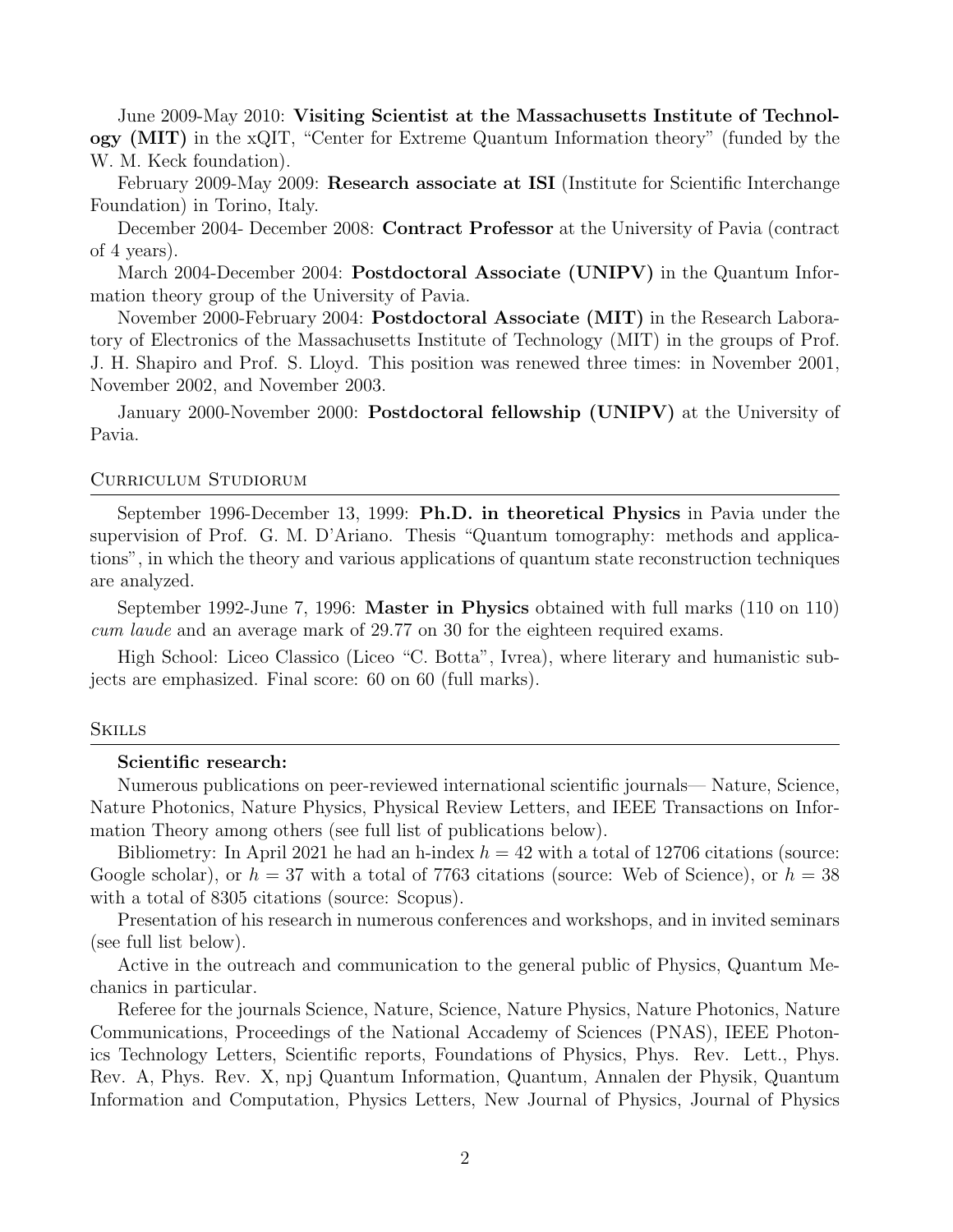A: Mathematical and General, Journal of Physics B: Atomic, Molecular & Optical Physics, European Physical Journal D, European Physical Journal Plus, Journal of the Optical Society of America B, Journal of Mathematical Physics, Complexity, Theoretical Computer Science, Physics essays, International Journal of Quantum Information, Quantum Information Processing, Symmetry, Inverse Problems, Proceedings of the Royal Society A, Synthese, Entropy, Information Sciences, Quantum Measurements and Quantum Metrology, Journal of Physics Communications, Quantum Chemistry, The Journal of Chemical Physics, American Journal of Physics, Advances in Space Research, International Journal of Modelling and Simulation, Foundations of Science.

Referee for multiple national and international grant proposals, including European projects. Recognition for "Outstanding Referee" from the American Physical Society in 2012.

Foreign languages: Fluent English, basic French.

Computer abilities: excellent skills in information technologies; started programming in 1981; programming languages: C, Fortran, Assembler 8086, and Basic; Latex typesetting language; Operating systems: Linux (since 1995), MS-DOS, and Windows (from 2.0 to Win10); system administrator for Linux and mixed Linux-Windows computer clusters, web servers, mail servers, FTP servers, samba servers, and a domain name server; applications: Mathematica, emacs, Open Office, Microsoft Office, etc.

Scholarships: three scholarships from the private institution INPDAI for study achievements.

#### MISCELLANEA:

Sports: mountain sports (alpine ski, trekking, free climbing, piolet traction, mountain biking), sailing (provisional rating and experience on a 38-foot vessel), long distance bicycle trips, swimming.

Hobbies: computers and electronics (I love building microcontroller based devices, with Arduino, ESP32 and others, I am a radio amateur, license I-Z2ZYY), reading, traveling (I typically spend the [summer riding my bicycle:](https://www.qubit.it/-macca/pamir) I've crossed the Atacama desert three times, Crossed Iceland, Pedaled over 1000km above the Arctic circle in Norway, etc.).

Civil service: EMT-trained ambulance technician with "Croce Verde Fornovese" in Fornovo, PR (he has also volunteered on the Italian Red Cross ambulances, at the Red Cross in Pavia). He has thus fulfilled the mandatory military requirements for his country.

#### Statement of Research Interest and Research Activities

The day I was born people were landing on the moon. Explore, discover, invent: reading the book of nature is my dream. I am a theoretical physicist, mainly interested in the study of fundamental aspects and of practical applications of quantum mechanics. My research activity has been chiefly devoted to quantum optics, quantum theory of measurement, quantum information theory, quantum communication, quantum computation, quantum metrology, and foundations of quantum mechanics. A schematic list of the research topics I pursued, or I am currently pursuing, follows. The references refer to the publications in the subsequent list. The research has been performed in collaboration with numerous coauthors.

- Quantum parameter estimation: quantum positioning [\[17\]](#page-5-0), quantum metrology [\[51,](#page-7-0) [41,](#page-6-0) [75,](#page-9-0)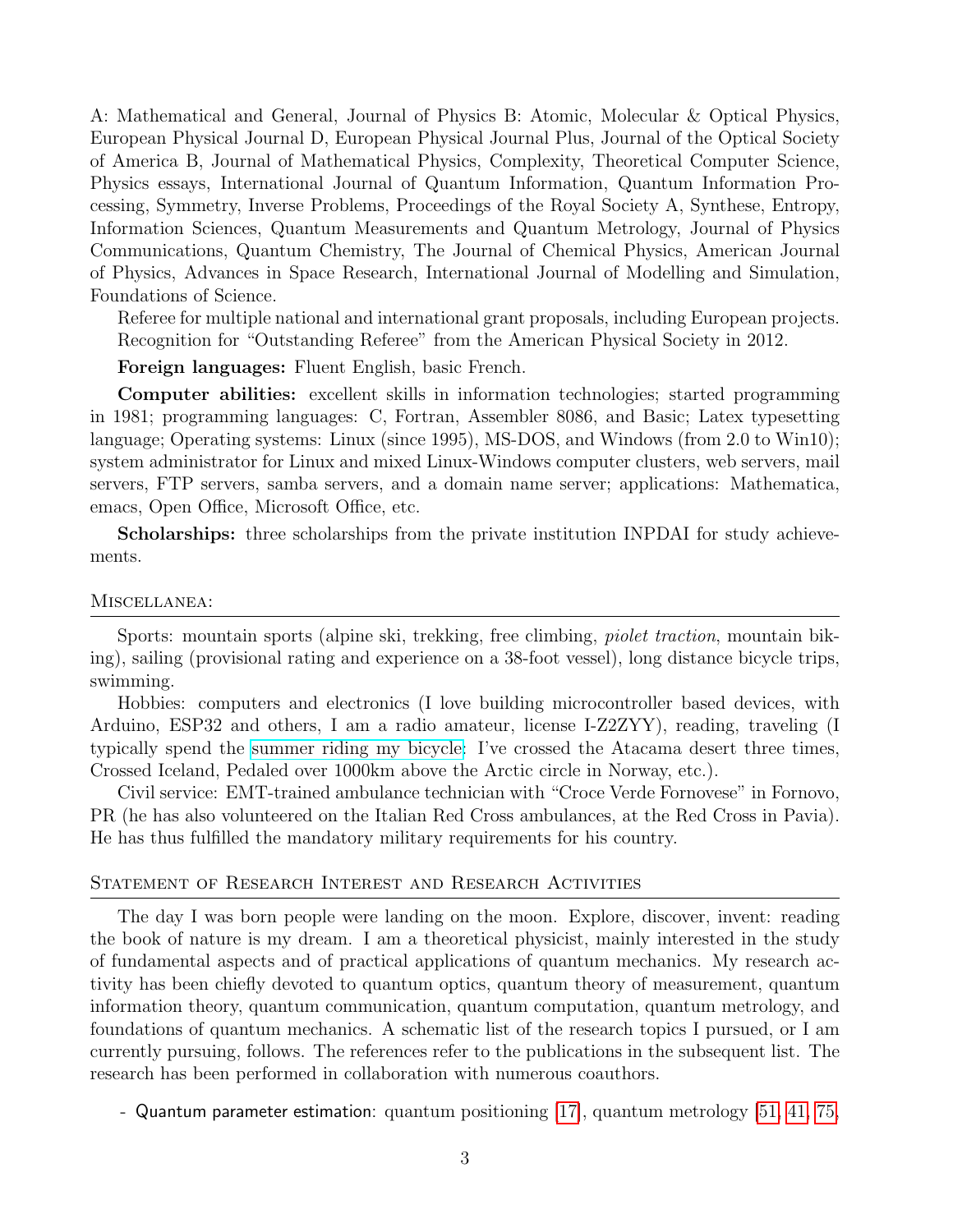[82,](#page-10-0) [80,](#page-9-1) [86,](#page-10-1) [90,](#page-10-2) [96,](#page-11-0) [114,](#page-12-0) [105,](#page-11-1) [102,](#page-11-2) [104,](#page-11-3)[113\]](#page-12-1), interferometric tunability of the absorption [\[53\]](#page-7-1), quantum imaging [\[66,](#page-8-0)quantum illumination [\[64](#page-8-1)[,60\]](#page-8-2).

- Quantum foundations: interpretation of entanglement [\[92,](#page-10-3)[95,](#page-10-4)[100\]](#page-11-4), quantum time [\[94,](#page-10-5)[112,](#page-12-2) [89,](#page-10-6)[103,](#page-11-5)[101,](#page-11-6)[117\]](#page-12-3), information-disturbance tradeoffs [\[52,](#page-7-2)[56\]](#page-8-3), quantum thermodynamics [\[68\]](#page-9-2), quantum descriptions of closed timelike curves [\[72\]](#page-9-3), quantum reference frames [\[83\]](#page-10-7), uncertainty relations [\[91,](#page-10-8)[107](#page-11-7)[,109\]](#page-11-8), axiomatic formulation of quantum mechanics [\[115\]](#page-12-4).
- Quantum computation: quantum Random Access Memory [\[59,](#page-8-4)[63\]](#page-8-5), quantum solution to the Ulam problem [\[50\]](#page-7-3), quantum optical computation [\[9\]](#page-4-0), blind quantum computation [\[87\]](#page-10-9).
- Quantum cryptography: secure database interrogation: the QPQ cryptographic primitive [\[61](#page-8-6)[,67](#page-9-4)[,69](#page-9-5)[,87\]](#page-10-9), quantum cryptographic ranging [\[22\]](#page-5-1), quantum cryptographic protocol for the communication of reference frames [\[57\]](#page-8-7), cryptographic metrology [\[108\]](#page-11-9).
- Quantum state reconstruction: weak-value tomography [\[88\]](#page-10-10), theoretical analysis and proposal of tomographic procedures for optical systems  $[3,5]$  $[3,5]$  and systems with  $SU(1,1)$  and SU(2) symmetries [\[16,](#page-5-2)[25\]](#page-5-3), contribution to generalized tomography [\[14,](#page-5-4)[15\]](#page-5-5), application of quantum tomography to classical imaging [\[46\]](#page-7-4).
- Experimental proposals: Liouvillian superoperator measurement [\[3,](#page-4-1)[4\]](#page-4-3), optical Schrödinger cat [\[5\]](#page-4-2), optical Fock state synthesis-measurement [\[12,](#page-4-4)[13\]](#page-4-5).
- Entanglement, uses: quantum clock synchronization with dispersion cancellation [\[18\]](#page-5-6), dynamical evolution of composite systems [\[27,](#page-5-7)[28\]](#page-5-8), conversion between speakable and unspeakable information [\[83\]](#page-10-7).
- Entanglement, new sources: difference-beam state [\[20,](#page-5-9)[24\]](#page-5-10).
- Quantum-channel capacities: minimum output entropy conjecture [\[70\]](#page-9-6), entanglement assisted capacity of bosonic channels [\[29](#page-5-11)[,31\]](#page-6-1), classical capacity of bosonic and Gaussian channels [\[32](#page-6-2)[,85\]](#page-10-11), waveguide capacity [\[35\]](#page-6-3), ultimate limits to channel capacity [\[39\]](#page-6-4), decoding schemes for achieving the classical capacity [\[77,](#page-9-7)[79\]](#page-9-8).
- Numerical simulations: Monte-Carlo simulations of laser master and Fokker Plank equations [\[1\]](#page-4-6), Monte-Carlo simulations of numerous tomographic schemes.
- Clock synchronization: conveyor belt clock synchronization protocol [\[40\]](#page-6-5), limits to synchronization in the presence of decoherence [\[21\]](#page-5-12).

In addition to the above research, I am also active in communicating Quantum Physics to the general public [\[54](#page-7-5)[,62](#page-8-8)[,73](#page-9-9)[,84](#page-10-12)[,98\]](#page-11-10).

# **PATENTS**

• "Method for ensuring privacy while querying a database by using quantum superposition and multiple responses". US Patent 8126830 B2. Filed on June 24, 2008, serial number 12/145,050. Internationally (PCT) filed on July 2, 2008, serial number PCT/US08/68995. [Provisional patent filed on July 3, 2007, serial number 60/947,720.]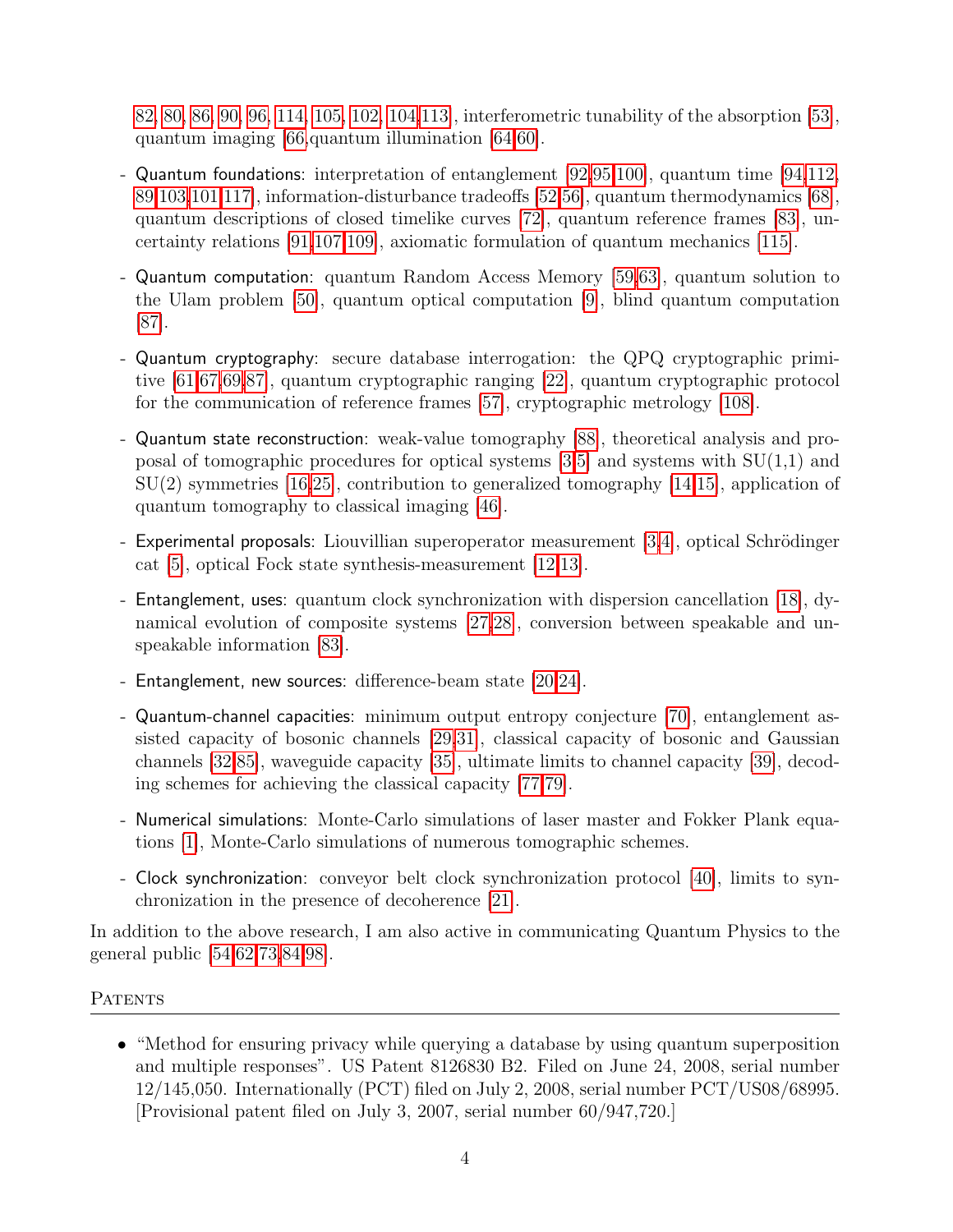• "Bucket Brigade Address Decoding Architecture for Classical and Quantum Random Access Memories". US Patent 7764568. Internationally (PCT) filed on July 2, 2008, serial number PCT/US08/68993. [Provisional patent filed on July 3, 2007, serial number 60/947,719.]

# **PUBLICATIONS**

- <span id="page-4-6"></span>1. G. M. D'Ariano, C. Macchiavello, L. Maccone, "Noise, errors and information in quantum amplification", Int. J. Mod. Phys. B 11, 3385 (1997).
- 2. G. M. D'Ariano and L. Maccone, "Quantum Tomography of Optical Devices", in 5th International Conference on Squeezed States and Uncertainty Relations, ed. by J. Janszky, Y. S. Kim, and V. I. Man'ko, p. 529 (1997).
- <span id="page-4-1"></span>3. G. M. D'Ariano, L. Maccone, "Measuring Quantum Optical Hamiltonians", Phys. Rev. Lett. **80**, 5465 (1998).
- <span id="page-4-3"></span>4. G. M. D'Ariano and L. Maccone, "Quantum characterization of optical devices", Fortschr. Phys. 46, 6 (1998).
- <span id="page-4-2"></span>5. G. M. D'Ariano, C. Macchiavello, and L. Maccone, "Quantum tomography of mesoscopic superpositions of radiation states", Phys. Rev. A 59, 1816 (1999).
- 6. G. M. D'Ariano, P. Kumar, C. Macchiavello, L. Maccone, and N. Sterpi, "A Test of the State Reduction Rule", Phys. Rev. Lett. **83**, 2490 (1999).
- 7. G. M. D'Ariano, A. Garuccio, L. Maccone, and M. F. Sacchi, "Tomographic test of Bell's inequality", J. Opt. B, 1, 576 (1999).
- 8. G. M. D'Ariano, L. Maccone, M. G. A. Paris and M. F. Sacchi, "Generation and measurement of nonclassical states by quantum Fock filter", Acta Phys. Slov. 49, 659 (1999).
- <span id="page-4-0"></span>9. G. M. D'Ariano, C. Macchiavello, and L. Maccone, "Quantum Computation with Polarized Photons", Fortschr. Phys. 48, 573 (2000).
- 10. G. M. D'Ariano, L. Maccone, M. F. Sacchi and A. Garuccio, "Homodyning Bell's inequality", in '4<sup>th</sup> Int. Conf. on Quantum Communication, Measurement, and Computing', Kluwer/Plenum, pg. 163 (2000).
- 11. G. M. D'Ariano, L. Maccone, M. G. A. Paris and M. F. Sacchi, "State preparation by photon filtering", Fortschr. Phys. 48, 671 (2000).
- <span id="page-4-4"></span>12. G. M. D'Ariano, L. Maccone, M. G. A. Paris, and M. F. Sacchi, "Optical Fock-state synthetizer", Phys. Rev. A, 61, 053817 (2000).
- <span id="page-4-5"></span>13. G. M. D'Ariano, L. Maccone, M. G. A. Paris and M. F. Sacchi, "State measurement by photon filtering in a ring cavity", Mod. Phys. Lett. B 14, 15 (2000).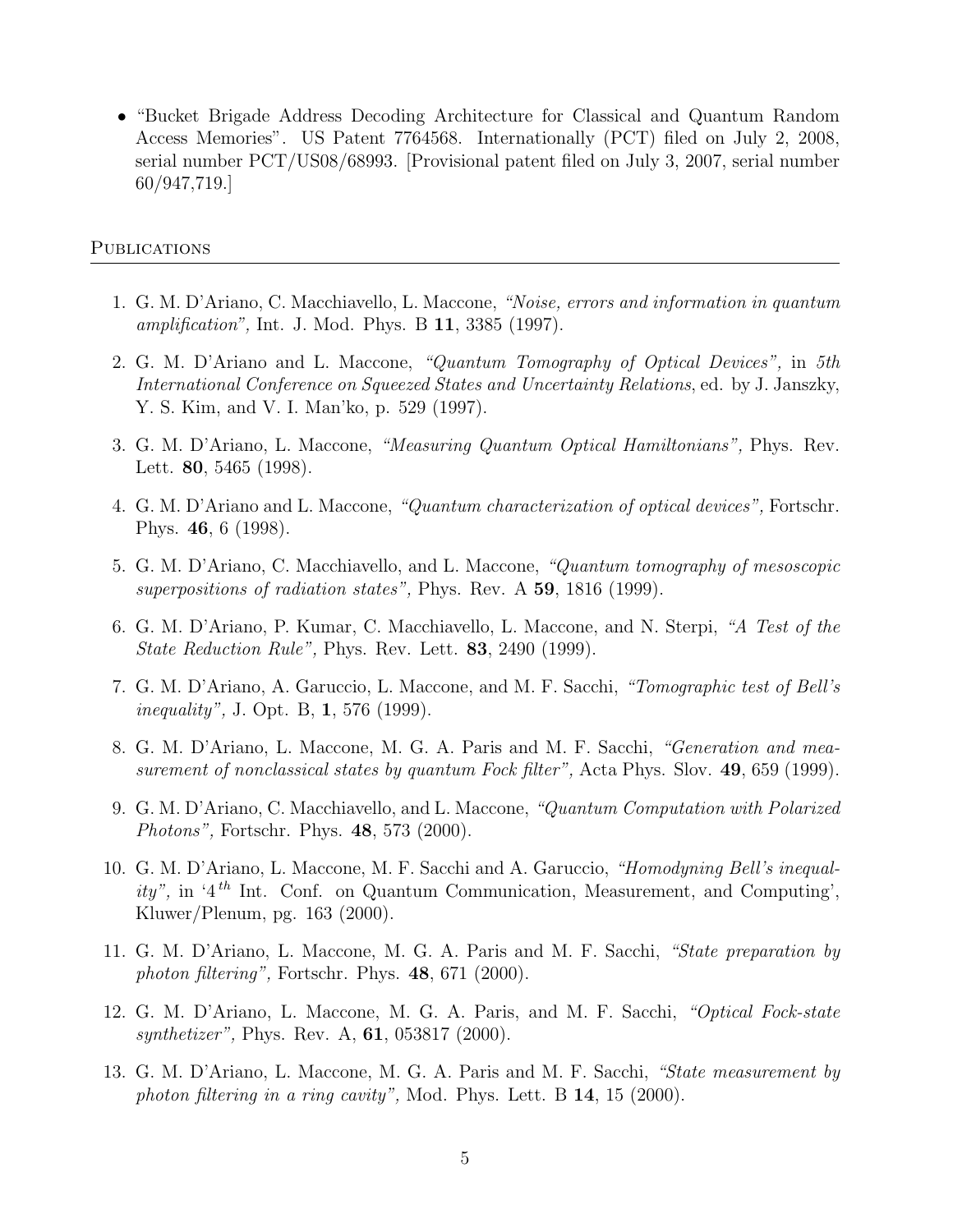- <span id="page-5-4"></span>14. G. M. D'Ariano, L. Maccone and M. G. A. Paris, "Orthogonality relations in Quantum Tomography", Phys. Lett. A 276, 25 (2000).
- <span id="page-5-5"></span>15. G. M. D'Ariano, L. Maccone, M. G. A. Paris "Quorum of observables for universal quan $tum\ estimation$ ", Journ. of Phys. A 34, 93 (2001).
- <span id="page-5-2"></span>16. G. M. D'Ariano, E. De Vito, and L. Maccone, " $SU(1,1)$  tomography", Phys. Rev. A 64, 033805 (2001).
- <span id="page-5-0"></span>17. V. Giovannetti, S. Lloyd, and L. Maccone, "Quantum-enhanced positioning and clock synchronization", Nature  $412$ ,  $417$  (2001).
- <span id="page-5-6"></span>18. V. Giovannetti, S. Lloyd, L. Maccone, and F. N. C. Wong, "Clock synchronization with dispersion cancellation", Phys. Rev. Lett.  $87$ , 117902 (2001).
- 19. V. Giovannetti, S. Lloyd, and L. Maccone, "Positioning and clock synchronization through entanglement", Phys. Rev. A **65**, 022309 (2002).
- <span id="page-5-9"></span>20. V. Giovannetti, L. Maccone, J. H. Shapiro, and F. N. C. Wong, "Generating entangled two-photon states with coincident frequencies", Phys. Rev. Lett. 88, 183602 (2002).
- <span id="page-5-12"></span>21. V. Giovannetti, S. Lloyd, L. Maccone, and S. M. Shahriar, "Limits to clock synchronization induced by completely dephasing communication channels", Phys. Rev. A 65, 062319 (2002).
- <span id="page-5-1"></span>22. V. Giovannetti, S. Lloyd, and L. Maccone, "Quantum cryptographic ranging", J. Opt. B: Quantum Semiclass. Opt. 4, S413 (2002).
- 23. V. Giovannetti, S. Lloyd, L. Maccone, and F. N. C. Wong, "Clock synchronization and dispersion", J. Opt. B: Quantum Semiclass. Opt. 4, S415, (2002).
- <span id="page-5-10"></span>24. V. Giovannetti, L. Maccone, J. H. Shapiro, and F. N. C. Wong, "Extended phase-matching conditions for improved entanglement generation", Phys. Rev.  $A \, 66$ , 043813 (2002).
- <span id="page-5-3"></span>25. G. M. D'Ariano, L. Maccone, M. Paini, "Spin tomography", J. Opt. B: Quantum Semiclass. Opt. 5, 77 (2003).
- 26. V. Giovannetti, S. Lloyd, and L. Maccone, "The quantum speed limit" in 'Fluctuations and Noise in Photonics and Quantum Optics', edited by D. Abbott, J. H. Shapiro, and Y. Yamamoto, proc. of the SPIE, 5111, 1 (2003).
- <span id="page-5-7"></span>27. V. Giovannetti, S. Lloyd, and L. Maccone, "Quantum limits to dynamical evolution", Phys. Rev. A 67, 052109 (2003).
- <span id="page-5-8"></span>28. V. Giovannetti, S. Lloyd, and L. Maccone, "The role of entanglement in dynamical evo*lution*", Europhys. Lett.  $62, 615$  (2003).
- <span id="page-5-11"></span>29. V. Giovannetti, S. Lloyd, L. Maccone, and P. Shor, "Entanglement assisted capacity of the broadband lossy channel", Phys. Rev. Lett.  $91, 047901$  (2003).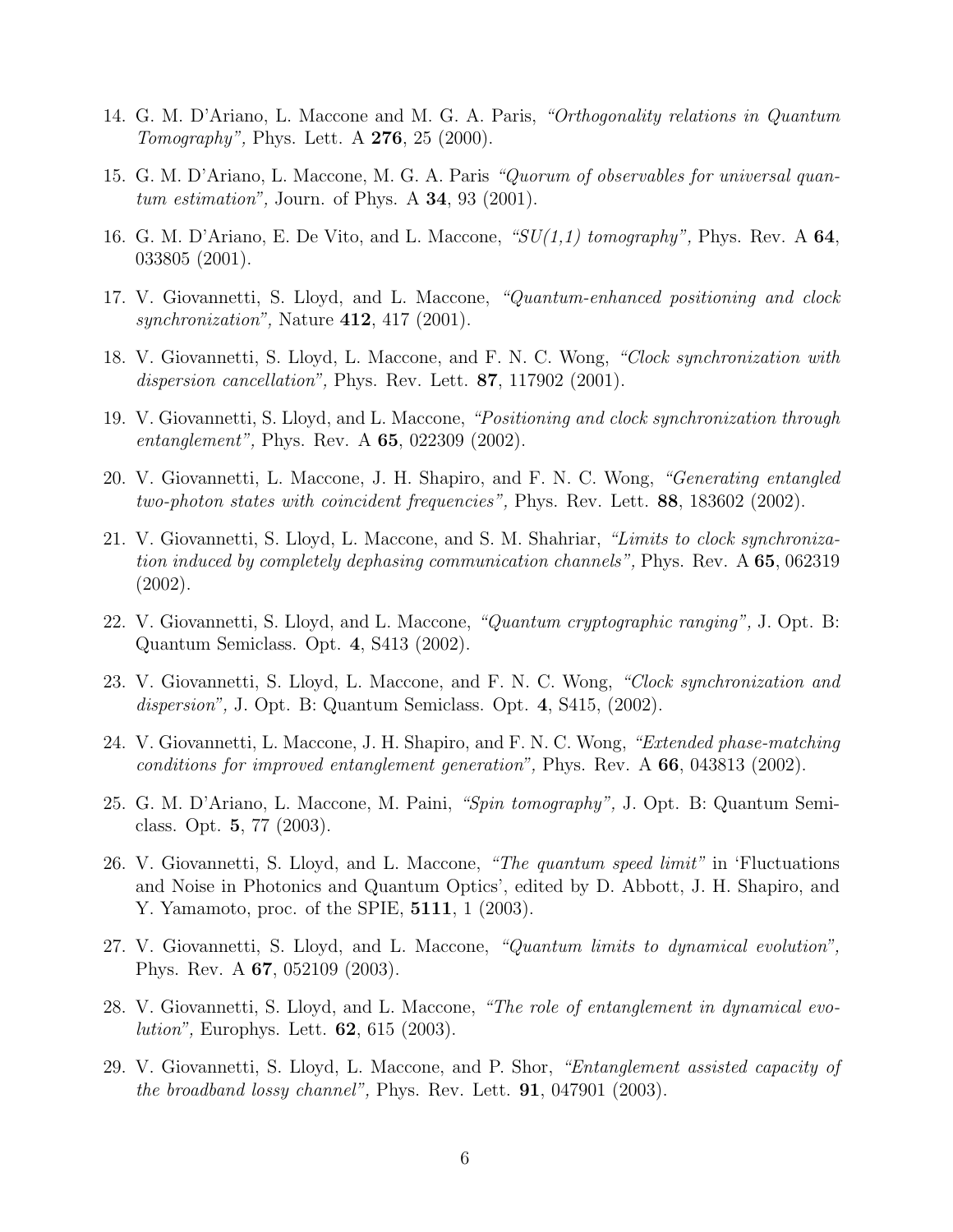- 30. V. Giovannetti, L. Maccone, J. H. Shapiro, and F. N. C. Wong, "Maximal entanglement generation via pulsed parametric downconversion", in  $6<sup>th</sup>$  International Conference on Quantum Communication Measurement and Computing, (Rinton Press, Princeton NJ, 2003), pg. 163.
- <span id="page-6-1"></span>31. V. Giovannetti, S. Lloyd, L. Maccone, and P. Shor, "Broadband channel capacities", Phys. Rev. A 68, 062323 (2003).
- <span id="page-6-2"></span>32. V. Giovannetti, S. Guha, S. Lloyd, L. Maccone, J. H. Shapiro, and H. P. Yuen, "Classical Capacity of the lossy bosonic channel: the exact solution", Phys. Rev. Lett. 92, 027902  $(2004).$
- 33. V. Giovannetti, S. Lloyd, and L. Maccone, "Quantum positioning system", in Coherence and Quantum Optics VIII pg. 303, Proceedings of the  $8^{th}$  Rochester Conference, ed. N. P. Bigelow, J. H. Eberly, C. R. Stroud, and I. A. Walmsley (Kluwer Academic, New York, 2003).
- 34. V. Giovannetti, S. Lloyd, and L. Maccone, "The speed limit of quantum unitary evolution", "Special Issue on Fluctuations  $\&$  Noise in Photonics  $\&$  Quantum Optics" of J. Opt. B: Quantum Semiclass. Opt. 6, S807 (2004) (Hermann Haus memorial special issue).
- <span id="page-6-3"></span>35. V. Giovannetti, S. Lloyd, L. Maccone, and J. H. Shapiro, "Information rate of a waveguide", Phys. Rev. A  $69, 052310$  (2004).
- 36. V. Giovannetti, S. Guha, S. Lloyd, L. Maccone, and J. H. Shapiro, "Minimum output entropy of bosonic channels: a conjecture", Phys. Rev.  $\Lambda$  70, 032315 (2004).
- 37. V. Giovannetti, S. Lloyd, L. Maccone, J. H. Shapiro, and B. J. Yen, "Minimal Rényi and Wehrl entropies at the output of bosonic channels", Phys. Rev. A 70, 022328 (2004).
- 38. V. Giovannetti, S. Lloyd, and L. Maccone, "Capacity of nonlinear bosonic systems", Phys. Rev. A 70, 012307 (2004).
- <span id="page-6-4"></span>39. S. Lloyd, V. Giovannetti, and L. Maccone, "Physical limits to communication", Phys. Rev. Lett. 93, 100501 (2004).
- <span id="page-6-5"></span>40. V. Giovannetti, S. Lloyd, L. Maccone, J. H. Shapiro, and F. Wong, "Conveyor belt clock synchronization", Phys. Rev. A  $70, 043808$  (2004).
- <span id="page-6-0"></span>41. V. Giovannetti, S. Lloyd, and L. Maccone, "Quantum-enhanced measurements: beating the standard quantum limit", Science  $306$ , 1330 (2004).
- 42. V. Giovannetti, S. Guha, S. Lloyd, L. Maccone, J. H. Shapiro, and B. J. Yen, "Minimum output entropy of a gaussian bosonic channel" proceedings of FQI04, International Journal of Quantum Information 3, No. 1, 153-158 (2005).
- 43. G. M. D'Ariano, P. Lo Presti, and L. Maccone, "Quantum Calibration of measurement *instrumentation*", Phys. Rev. Lett. **93**,  $250407$  (2004).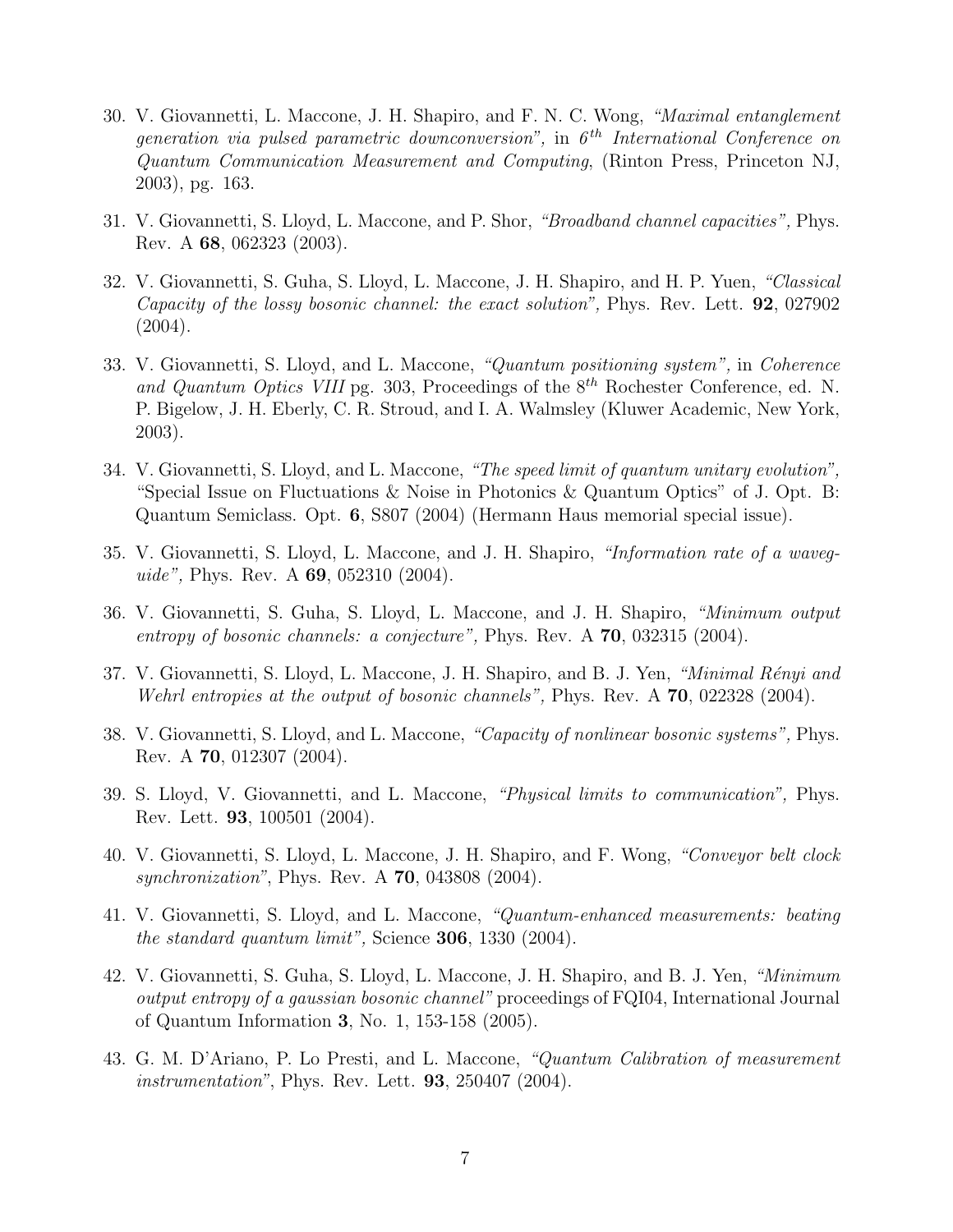- 44. V. Giovannetti, S. Guha, S. Lloyd, L. Maccone, J. H. Shapiro, B. J. Yen, and H. P. Yuen, "Classical Capacity of Free-Space Optical Communication", in Quantum Information, Statistics, Probability, dedicated to A. S. Holevo on the occasion of his  $60^{th}$  birthday, edited by O. Hirota (Rinton Press, 2004), pg. 90. Published also as Quantum Information and Computation, 4, 489 (2005).
- 45. V. Giovannetti, S. Guha, S. Lloyd, L. Maccone, J. H. Shapiro, B. J. Yen, and H. P. Yuen, *"Information capacity of bosonic channels"*, in Proceedings of the International Symposium on Information Theory (ISIT 2004), IEEE Conference Proceedings pg. 325  $(2004).$
- <span id="page-7-4"></span>46. G. M. D'Ariano, L. Maccone, "Quantum Tomography for Imaging", Electronic Notes in Discrete Mathematics, 20, 133 (2005), Proceedings of the Workshop on Discrete Tomography and its Applications 13-15 June 2005 Ed. G. T. Herman; A. Kuba.
- 47. G. M. D'Ariano, L. Maccone, and M. F. Sacchi, "Homodyne tomography and the reconstruction of quantum states of light", in "Quantum Information with Continuous Variables of Atoms and Light", Ed. N. Cerf, G. Leuchs, and E. Polzik (World Scientific Press, London, 2007).
- 48. J. H. Shapiro, V. Giovannetti, S. Guha, S. Lloyd, L. Maccone, and B. J. Yen, "Capacity of Bosonic Communications", S. M. Barnett, E. Anderson, J. Jeffers, P. Ohberg, and O. ¨ Hirota, eds., Proceedings of the Seventh International Conference on Quantum Communication, Measurement and Computing (American Institute of Physics, New York, 2004), pg. 15.
- 49. V. Giovannetti, S. Guha, S. Lloyd, L. Maccone, J. H. Shapiro, and B. J. Yen, "Minimum  $bosonic$  channel output entropies", S. M. Barnett, E. Anderson, J. Jeffers, P. Ohberg, and O. Hirota, eds., Proceedings of the Seventh International Conference on Quantum Communication, Measurement and Computing (American Institute of Physics, New York, 2004), pg. 21.
- <span id="page-7-3"></span>50. S. Mancini, L. Maccone, "Using Quantum Mechanics to Cope with Liars", Int. J. Quantum Inf. 3, 729 (2005).
- <span id="page-7-0"></span>51. V. Giovannetti, S. Lloyd, L. Maccone, "Quantum metrology", Phys. Rev. Lett. 96, 010401 (2006). [This paper was highlighted in Nature's "News and Views": S. L. Braunstein, Nature 440, 617 (2006), which is dedicated to our paper.]
- <span id="page-7-2"></span>52. L. Maccone, "Information-disturbance tradeoff in quantum measurements", Phys. Rev. A 73, 042307 (2006).
- <span id="page-7-1"></span>53. V. Giovannetti, S. Lloyd, and L. Maccone, "Interferometric tunability of the absorption", Opt. Express 14, 8622 (2006).
- <span id="page-7-5"></span>54. S. Mancini, L. Maccone, "Una strategia per Geppetto", italian didactic version of [\[50\]](#page-7-3), Sapere October 2006, pg. 78 (2006).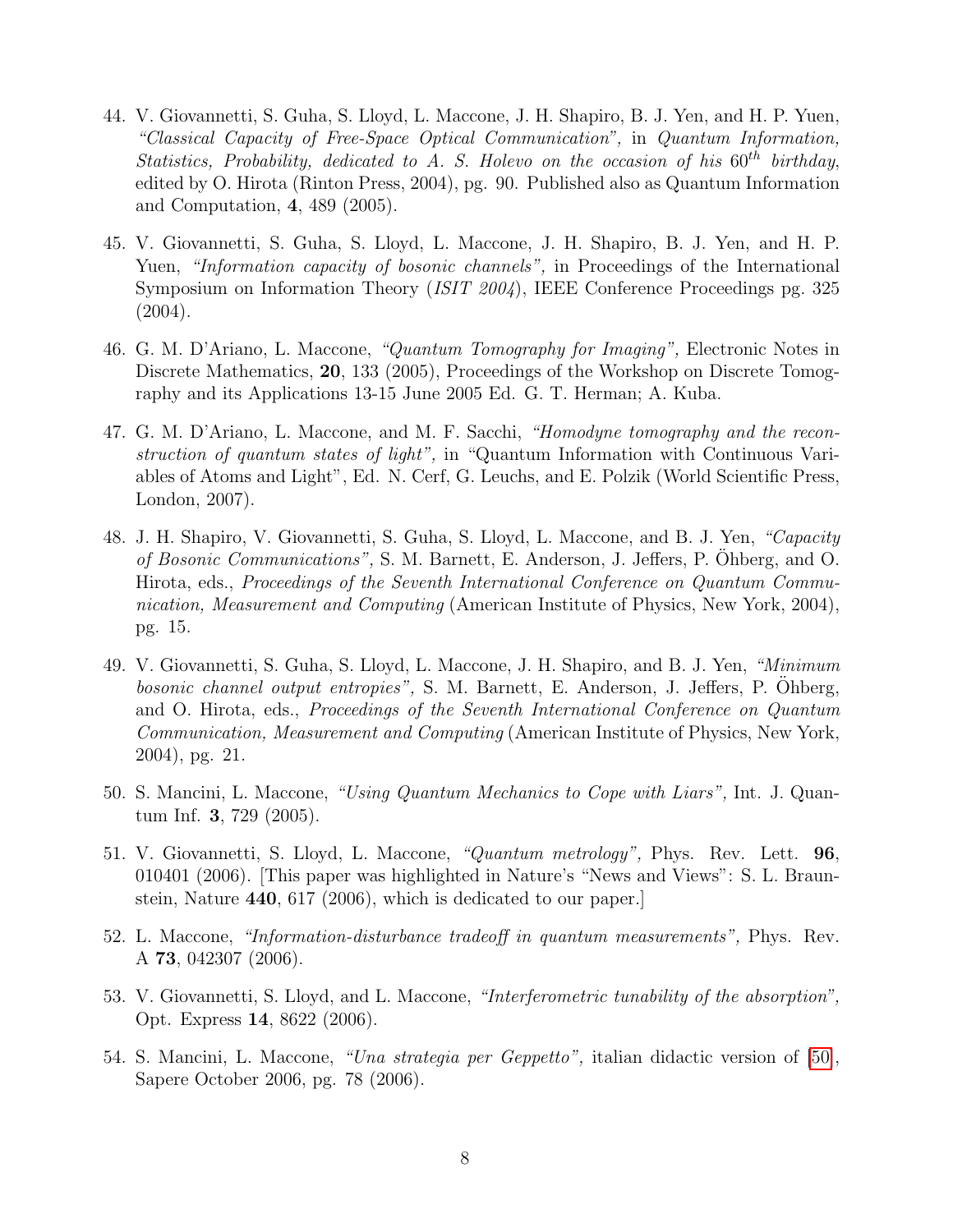- 55. M. Razavi, V. Giovannetti, L. Maccone, and J. H. Shapiro, "Hot-cavity loading: A Heisenberg-Langevin analysis", in Quantum Electronics and Laser Science Conference, Technical Digest:QFA7, Long Beach, CA, (2006).
- <span id="page-8-3"></span>56. L. Maccone, "Entropic information-disturbance tradeoff ", Europhys. Lett. 77, 40002 (2007).
- <span id="page-8-7"></span>57. G. Chiribella, L. Maccone, P. Perinotti, "Secret communication of a reference frame", Phys. Rev. Lett. 98, 120501 (2007).
- 58. L. Maccone, "A quantification of disturbance", in Foundations of Probability and Physics-4, Eds. G. Adenier, C. A. Fuchs, A. Yu. Khrenikov (AIP Conference Proceedings, Melville NY, 2007).
- <span id="page-8-4"></span>59. V. Giovannetti, S. Lloyd, L. Maccone, "Quantum random access memory", Phys. Rev. Lett. **100**, 160501 (2008). New Scientist news service reviewed this article (even before it was published) in Stephen Battersby, NewScientist.com news service, http://technology.newscientist.com/article/dn12516-blueprints-drawn-up-for-quantum-computer-ram.html This preprint also made slashdot.org on August 23 (2007).
- <span id="page-8-2"></span>60. S. Tan, B. I. Erkmen, V. Giovannetti, S. Guha, S. Lloyd, L. Maccone, and J. H. Shapiro, "Quantum Illumination: Enhanced Background-Limited Target Detection by Means of Entanglement," in International Conference on Quantum Information, paper QTuB6, (Optical Society of America, 2008).
- <span id="page-8-6"></span>61. V. Giovannetti, S. Lloyd, L. Maccone, "Quantum private queries", Phys. Rev. Lett. 100, 230502 (2008). An article on Scientific American (October 2009) was devoted to the results presented here. This paper was reviewed by physorg.com scientific news service on June 27, 2008: http://www.physorg.com/news133765318.html
- <span id="page-8-8"></span>62. L. Maccone and L. Salasnich, "Fisica moderna: Meccanica Quantistica, Caos e Sistemi Complessi", (i.e. "Modern Physics: Quantum Mechanics, Chaos and Complex Systems") Italian textbook, Carocci Ed., ISBN 978-88-430-4725-3 (2008).
- <span id="page-8-5"></span>63. V. Giovannetti, S. Lloyd, L. Maccone, "Architectures for a quantum random access memory", Phys. Rev. A **78,** 052310 (2008).
- <span id="page-8-1"></span>64. S.-H. Tan, B.I. Erkmen, V. Giovannetti, S. Guha, S. Lloyd, L. Maccone, S. Pirandola, J. H. Shapiro, "Quantum Illumination with Gaussian States", Phys. Rev. Lett. 101, 253601 (2008). The article "Quantum afterlife" in the February 2009 issue of Scientific American was devoted to quantum illumination.
- 65. L. Maccone, G. De Cillis, "Robust strategies for lossy quantum interferometry", Phys. Rev. A 79, 023812 (2009).
- <span id="page-8-0"></span>66. V. Giovannetti, S. Lloyd, L. Maccone, J. H. Shapiro, "Sub-Rayleigh-diffraction-bound quantum imaging", Phys. Rev. A  $79, 013827$  (2009).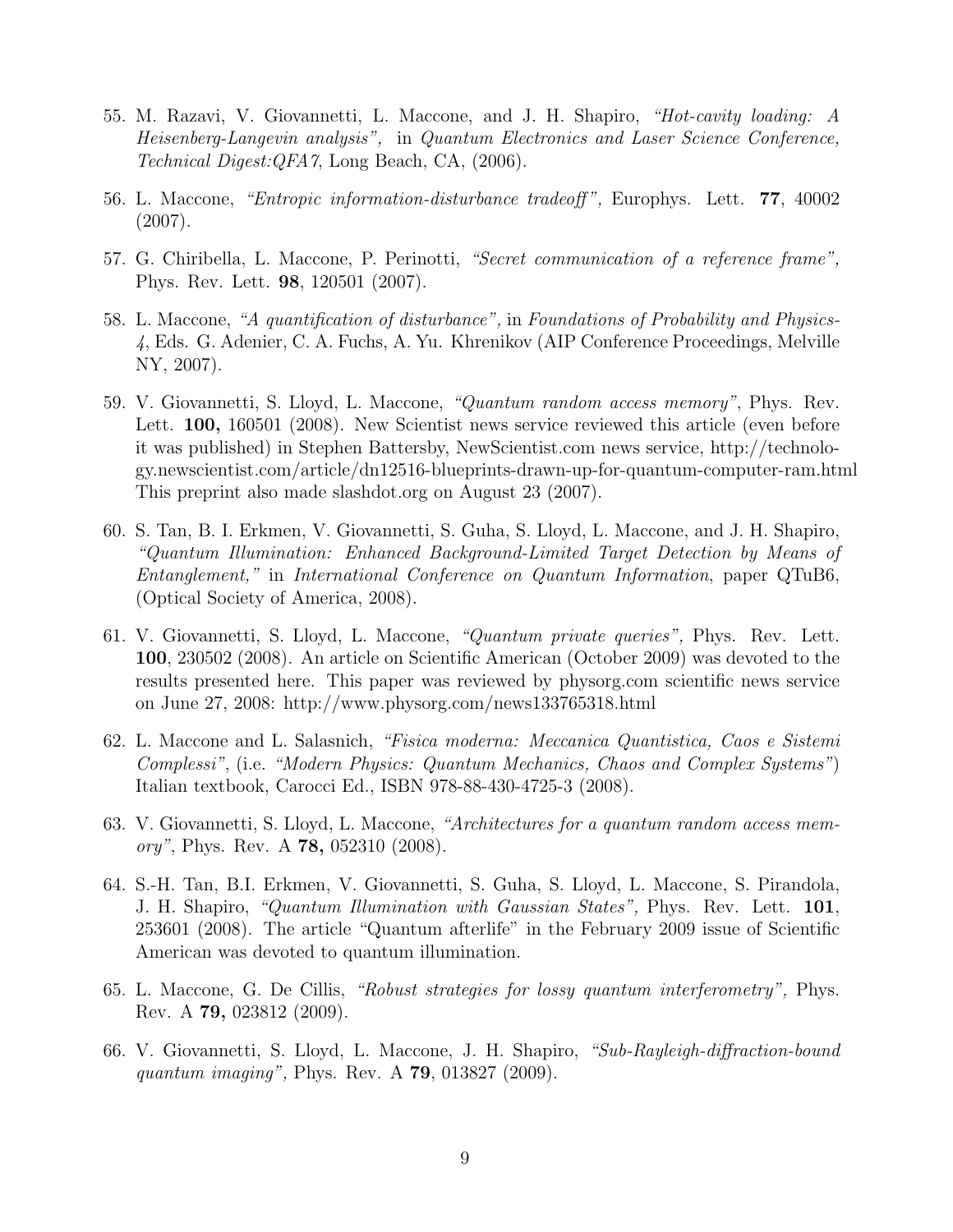- <span id="page-9-4"></span>67. F. De Martini, V. Giovannetti, S. Lloyd, L. Maccone, E. Nagali, L. Sansoni, F. Sciarrino, "Experimental implementation of the Quantum Private Queries", Phys. Rev. A (Rapid Communication) 80, 010302(R) (2009).
- <span id="page-9-2"></span>68. L. Maccone, "A quantum solution to the arrow-of-time dilemma", Phys. Rev. Lett. 103, 080401 (2009).
- <span id="page-9-5"></span>69. V. Giovannetti, S. Lloyd, L. Maccone, "Quantum Private Queries: security analysis", IEEE Trans. Inf. Theory 56, 3465 (2010).
- <span id="page-9-6"></span>70. V. Giovannetti, A. S. Holevo, S. Lloyd, L. Maccone, "Generalized minimal output entropy conjecture for Gaussian channels: definitions and some exact results", J. Phys. A: Math. Theor. 43, 415305 (2010).
- 71. F. Guerrieri, L. Maccone, F. N. C. Wong, J. H. Shapiro, S. Tisa, and F. Zappa, "Sub-Rayleigh Imaging via N-Photon Detection", Phys. Rev. Lett.  $105$ ,  $163602$  (2010).
- <span id="page-9-3"></span>72. S.Lloyd, L.Maccone, R.Garcia-Patron, V.Giovannetti, Y.Shikano, S.Pirandola, L.A. Rozema, A.Darabi, Y.Soudagar, L.K.Shalm, A.M.Steinberg, "Closed timelike curves via postselection: theory and experimental test of consistency", Phys. Rev. Lett.  $106, 040403$  (2011).
- <span id="page-9-9"></span>73. L. Maccone, "Il Gatto di Schrödinger" (a didactic explanation of the Schrödinger's cat paradox, analyzed from a modern perspective), Atti dell'Accademia degli Agiati, anno 260, ser. VIII, Vol. 10B, pg.19 (2011); also published as L. Maccone, "Il Gatto di  $Schrödinger$ ", Scienze e Ricerche 2, 110 (2014).
- 74. L.Maccone, "The Thermodynamic Arrow-of-time and Quantum Mechanics", Electronic Notes in Theoretical Computer Science 270, 75-79 (2011) [Proceedings of the Joint 5th International Workshop on Quantum Physics and Logic and 4th Workshop on Developments in Computational Models (QPL/DCM 2008)].
- <span id="page-9-0"></span>75. V.Giovannetti, S.Lloyd, L.Maccone, "Advances in Quantum Metrology", Nature Phot. 5, 222 (2011).
- 76. L.Maccone, V.Giovannetti, "Beauty and the noisy beast", Nature Phys. 7, 376 (2011).
- <span id="page-9-7"></span>77. V.Giovannetti, S.Lloyd, L.Maccone, "Sequential projective measurements for channel de $coding$ , Phys. Rev. Lett. **106**, 250501  $(2011)$ .
- 78. S. Lloyd, L. Maccone, R. Garcia-Patron, V. Giovannetti, Y. Shikano, "The quantum mechanics of time travel through post-selected teleportation", Phys. Rev. D 84, 025007 (2011).
- <span id="page-9-8"></span>79. V.Giovannetti, S.Lloyd, L.Maccone, "Achieving the Holevo bound via sequential measurements", Phys. Rev. A **85**, 012302 (2012).
- <span id="page-9-1"></span>80. V.Giovannetti, L.Maccone, "Sub-Heisenberg estimation strategies are ineffective", Phys. Rev. Lett. 108, 210404 (2012).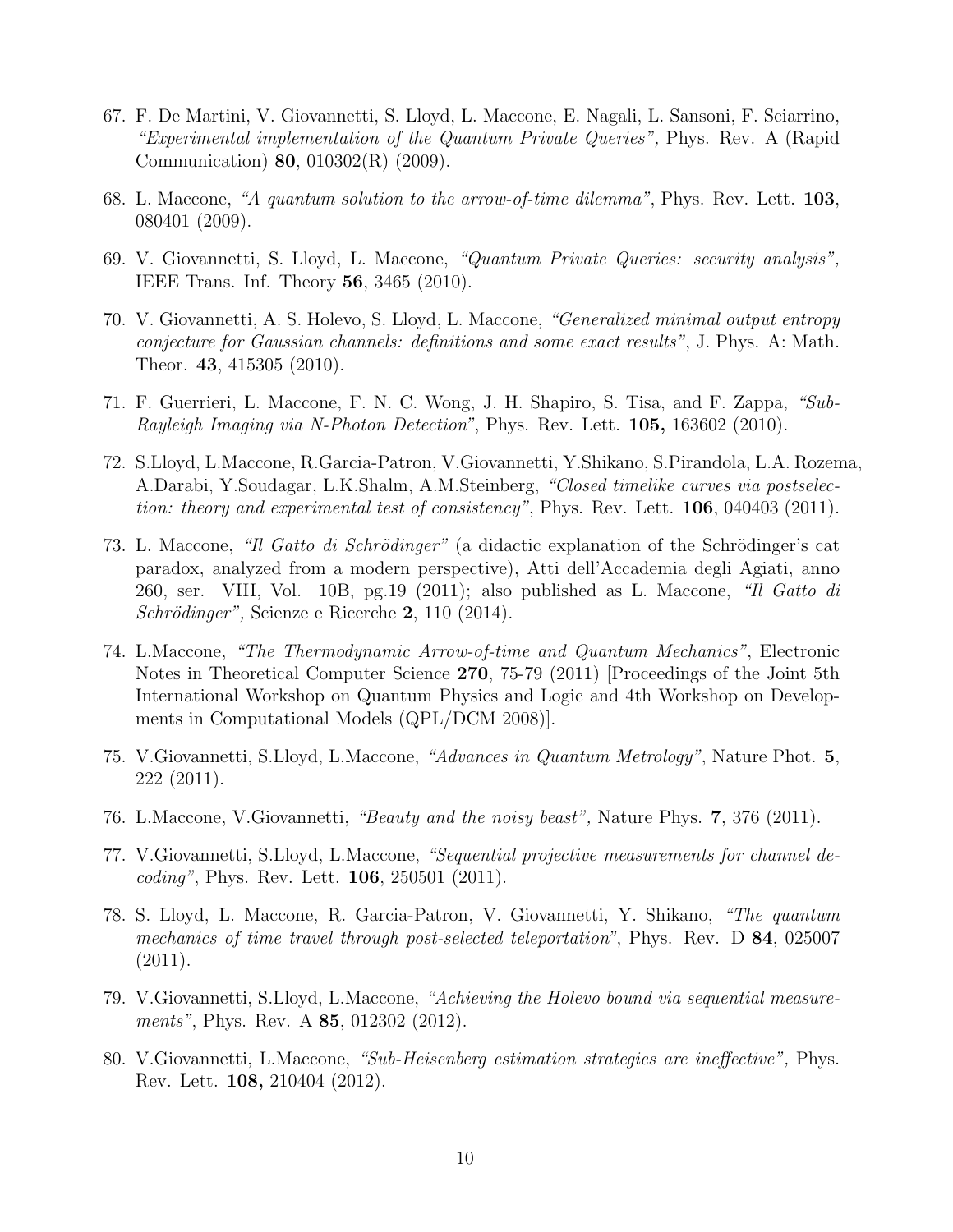- 81. N. Spagnolo, C. Vitelli, V.G. Lucivero, V. Giovannetti, L. Maccone, F. Sciarrino, "Phase estimation via quantum interferometry for noisy detectors", Phys. Rev. Lett. 108, 233602 (2012).
- <span id="page-10-0"></span>82. V.Giovannetti, S. Lloyd, L.Maccone, "Quantum measurement bounds beyond the uncer*tainty relations*", Phys. Rev. Lett.  $108$ ,  $260405$   $(2012)$ .
- <span id="page-10-7"></span>83. G. Chiribella, V. Giovannetti, L. Maccone, P. Perinotti, "Teleportation transfers only speakable quantum information", Phys. Rev. A  $86$ , 010304(R) (2012).
- <span id="page-10-12"></span>84. L.Maccone, "Simplest proof of Bell's inequality", Am. J. Phys. 81, 854 (2013).
- <span id="page-10-11"></span>85. V.Giovannetti, S.Lloyd, L.Maccone, J.H. Shapiro, "Electromagnetic channel capacity for practical purposes", Nature Phot. 7, 834 (2013).
- <span id="page-10-1"></span>86. L.Maccone, "Intuitive reason for the usefulness of entanglement in quantum metrology", Phys. Rev. A 88, 042109 (2013).
- <span id="page-10-9"></span>87. V. Giovannetti, L. Maccone, T. Morimae, T.G. Rudolph, "Efficient universal blind computation", Phys. Rev. Lett. **111**, 230501 (2013).
- <span id="page-10-10"></span>88. L. Maccone, C.C. Rusconi, "State estimation: A comparison between direct state measurement and tomography", Phys. Rev. A  $89$ , 022122 (2014). This paper was selected as "Editors' Suggestion" for Phys. Rev. A.
- <span id="page-10-6"></span>89. E. Moreva, G. Brida, M. Gramegna, V. Giovannetti, L. Maccone, M. Genovese, "Time from quantum entanglement: an experimental illustration", Phys. Rev. A 89, 052122 (2014).
- <span id="page-10-2"></span>90. R. Demkowicz-Dobrzański, L. Maccone, Using entanglement against noise in quantum metrology, Phys. Rev. Lett. **113**, 250801 (2014).
- <span id="page-10-8"></span>91. L. Maccone, A. Pati, "Stronger uncertainty relations", Phys. Rev. Lett. 113, 260401 (2014). This paper was reviewed in Nature India, at http://www.natureasia.com/en/nindia/article/10.1038/nindia.2015.6
- <span id="page-10-3"></span>92. L. Maccone, D. Bruß, C. Macchiavello, Complementarity and correlations, Phys. Rev. Lett. 114, 130401 (2015).
- 93. E. Moreva, G. Brida, M. Gramegna, V. Giovannetti, L. Maccone and M. Genovese, "The time as an emergent property quantum mechanics, a synthetic description of a first experimental approach", invited papers at DICE 2014, Journ. of Phys. Conf. series 626, 012019 (2015).
- <span id="page-10-5"></span>94. V.Giovannetti, S.Lloyd, L.Maccone, "Quantum time", Phys. Rev. D 92, 045033 (2015).
- <span id="page-10-4"></span>95. Z. Huang, L. Maccone, A. Karim, C. Macchiavello, R. Chapman, A. Peruzzo, "Highdimensional entanglement certification", Sci. Rep. 6, 27637 (2016).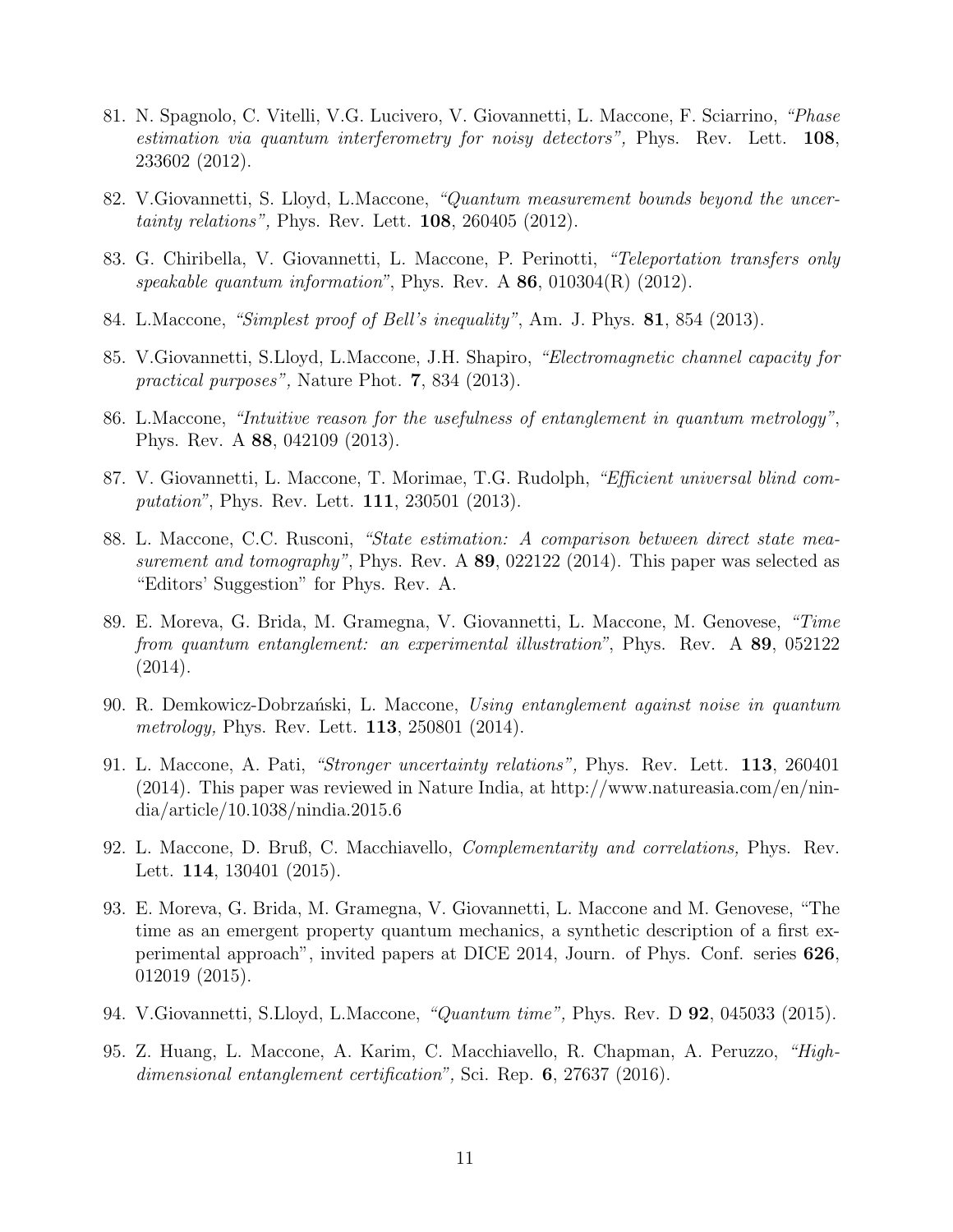- <span id="page-11-0"></span>96. Z. Huang, C. Macchiavello, L. Maccone, "Entanglement-assisted quantum metrology", Phys. Rev. A 94, 012101 (2016).
- 97. M. Menotti, L. Maccone, J. E. Sipe, and M. Liscidini "Generation of energy-entangled W states via parametric fluorescence in integrated devices", Phys. Rev. A **94**, 013845 (2016).
- <span id="page-11-10"></span>98. L. Maccone, "Computer quantistici: status e prospettive", presented at the Istituto Lombardo Accademia di Scienze e Lettere, on November 24, 2016. Accepted for publication on the "Rendiconti dell'Istituto".
- 99. A. Riccardi, C. Macchiavello, L. Maccone, "Tight entropic uncertainty relations for systems with dimension three to five", Phys. Rev. A  $95, 032109$  (2017).
- <span id="page-11-4"></span>100. D. Sauerwein, C. Macchiavello, L. Maccone, B. Kraus, "Multipartite correlations in mutually unbiased bases", Phys. Rev. A  $95$ , 042315 (2017).
- <span id="page-11-6"></span>101. J. Leon, L. Maccone, "The Pauli Objection", Found. Phys. 47(12), 1597 (2017).
- <span id="page-11-2"></span>102. M. Hassani, C. Macchiavello, L. Maccone, "Digital quantum metrology", Phys. Rev. Lett. 119, 200502 (2017).
- <span id="page-11-5"></span>103. E. Moreva, G. Brida, M. Gramegna, L. Maccone, M. Genovese, "Quantum time: experimental multi-time correlations", Phys. Rev. D, 96, 102005 (2017).
- <span id="page-11-3"></span>104. M. Sbroscia, I. Gianani, L. Mancino, E. Roccia, Z. Huang, L. Maccone, C. Macchiavello, M. Barbieri, "Experimental ancilla-assisted phase-estimation in a noisy channel", Phys. Rev. A 97, 032305 (2018).
- <span id="page-11-1"></span>105. Z. Huang, C. Macchiavello, L. Maccone, "Noise-dependent optimal strategies for quantum *metrology*", Phys. Rev. A **97**, 032333 (2018).
- 106. A. Riccardi, C. Macchiavello, L. Maccone "Multipartite steering inequalities based on entropic uncertainty relations", Phys. Rev. A **97**, 052307 (2018).
- <span id="page-11-7"></span>107. H. de Guise, L. Maccone, B. C. Sanders, N. Shukla "State-independent uncertainty relations", Phys. Rev. A 98, 042121 (2018).
- <span id="page-11-9"></span>108. Z. Huang, C. Macchiavello, L. Maccone, "Cryptographic quantum metrology", Phys. Rev. A 99, 022314 (2019).
- <span id="page-11-8"></span>109. P. Giorda, L. Maccone, A. Riccardi, "State-independent uncertainty relations from eigenvalue minimization", Phys. Rev. A **99**, 052121 (2019).
- 110. L. Maccone, "A fundamental problem in quantizing general relativity", Found. Phys. 49(12), 1394 (2019).
- 111. Z. Huang, C. Macchiavello, L. Maccone, P. Kok, "Ancilla-assisted schemes are beneficial for Gaussian state phase estimation", Phys. Rev. A, 101, 012124 (2020).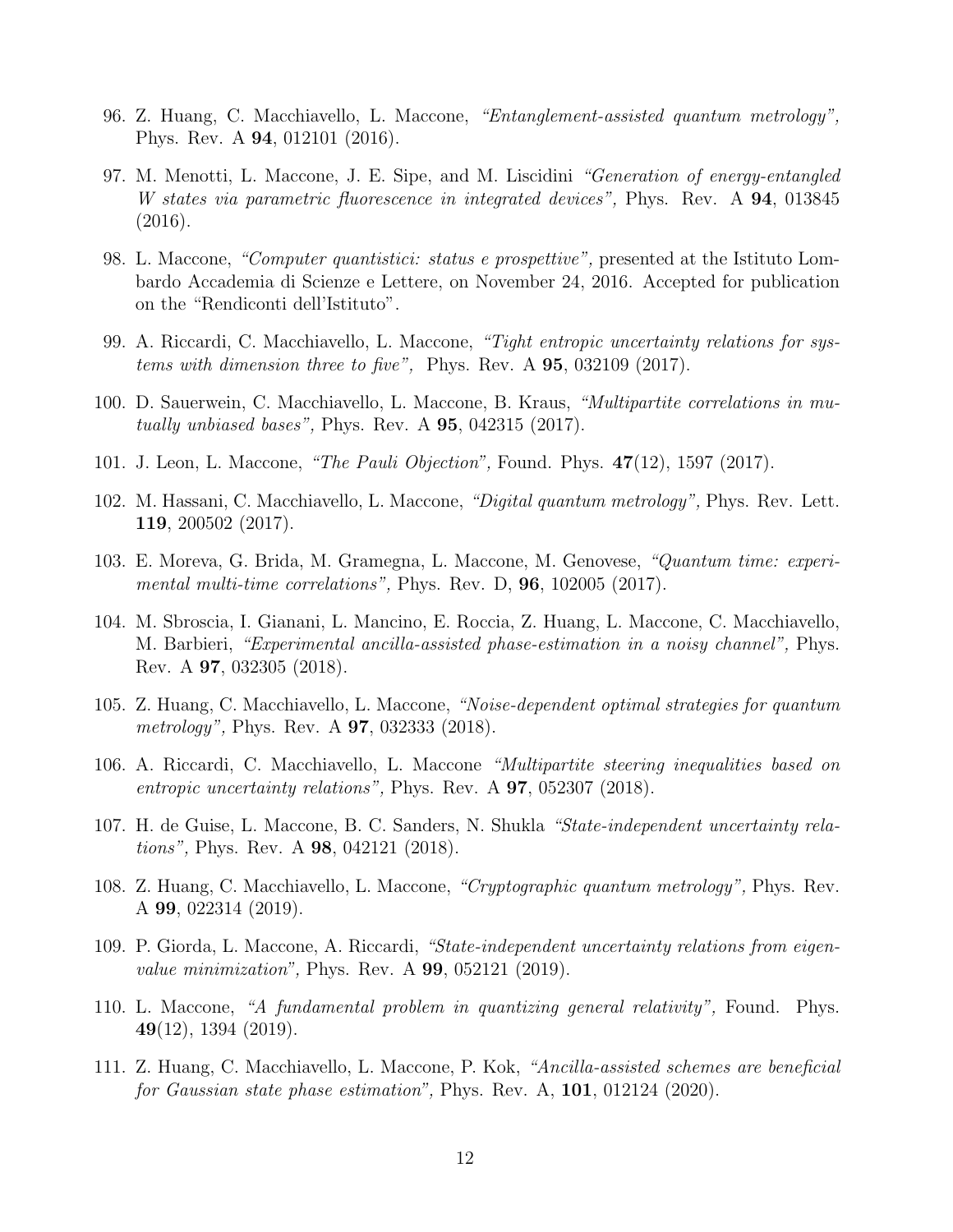- <span id="page-12-2"></span>112. L. Maccone, K. Sacha, "Quantum measurements of time", Phys. Rev. Lett. 124, 110402 (2020).
- <span id="page-12-1"></span>113. L. Maccone, C. Ren, "Quantum Radar", Phys. Rev. Lett. 124, 200503 (2020).
- <span id="page-12-0"></span>114. L. Maccone, A. Riccardi, "Squeezing Metrology: a unified framework", Quantum 4, 292 (2020).
- <span id="page-12-4"></span>115. G. Carcassi, L. Maccone, C.A. Aidala, "The four postulates of quantum mechanics are *three"*, Phys. Rev. Lett. **126**, 110402 (2021).
- 116. A. Carmi, E. Cohen, L. Maccone, H. Nikolic, "Knowledge of Quantum Hidden Variables Enables Backwards-In-Time Signaling", Appl. Sci. 11, 4477 (2021).
- <span id="page-12-3"></span>117. M. Fadel, L. Maccone, The time-energy uncertainty relation for quantum events, Phys. Rev. A 104, L050204 (2021).

Seminars, Conferences and Workshops

International scientific conferences with presentation of research in oral or poster form:

- 2021: Zanardi-Lidar group meeting (16/4 online); Quantizing Time online conference (Perimeter Institute, Waterloo, 14-18/6) (Invited web-seminar); Quantum Information and Quantum Technology 2021 (QIQT-21) (IISER Kolkata, India, 22/6) (Invited webseminar); Time in Quantum Theory: from mathematical foundations to operational characterization (ETH Zurich, 30/8-3/8) (invited talk); Quantum Optics X (Toru/'n, Poland, 5-11/9) (oral presentation); Italian Quantum Information Science conference IQIS21 (Naples, Italy, 11-15/10) (invited talk).
- 2020: Q-Turn 2020 (23-27/11, online conference) (oral presentation); Mathematisches Oberseminar, D. Dürr group (Munchen via zoom,  $5/6$ ) (Invited web-seminar); SQMS NQI center proposal scientific discussions meeting (Fermilab, Batavia IL, 27-28/3); University of Vienna (Vienna, 20/1) (Invited PhD colloquium); Quantum Frontiers and Fundamentals 2020 (Bangalore, 13-19/1) (Invited talk and invited department seminar).
- 2019: Universita' dell'Insubria (Como, 11/11) (Invited PhD colloquium); Time Machine Factory TMF2019 (Torino, 22-25/9) (Invited oral presentation); Causality in the physical world (Anacapri, 17-20/9) (Invited oral presentation); Italian Quantum Information Science IQIS19 (Milano, 10-12/9); FQXi 2019 International Conference "Mind Matters" (Il Ciocco, Toscana, 21-25/7) (5-minute presentation); Quantum Hiking workshop (Rifugio Locatelli e Rifugio Comici, Tre cime di Lavaredo, 15-19/7) (Organizer); Benasque worksop on quantum information (Benasque, Spain, 26 June-3 July); ICSSUR 19 International Conference on Squeezed states and uncertainty relations (Madrid, Spain, 17-21/6) (Invited oral presentation); Quantum 2019 (Torino, 27-31/5) (Invited oral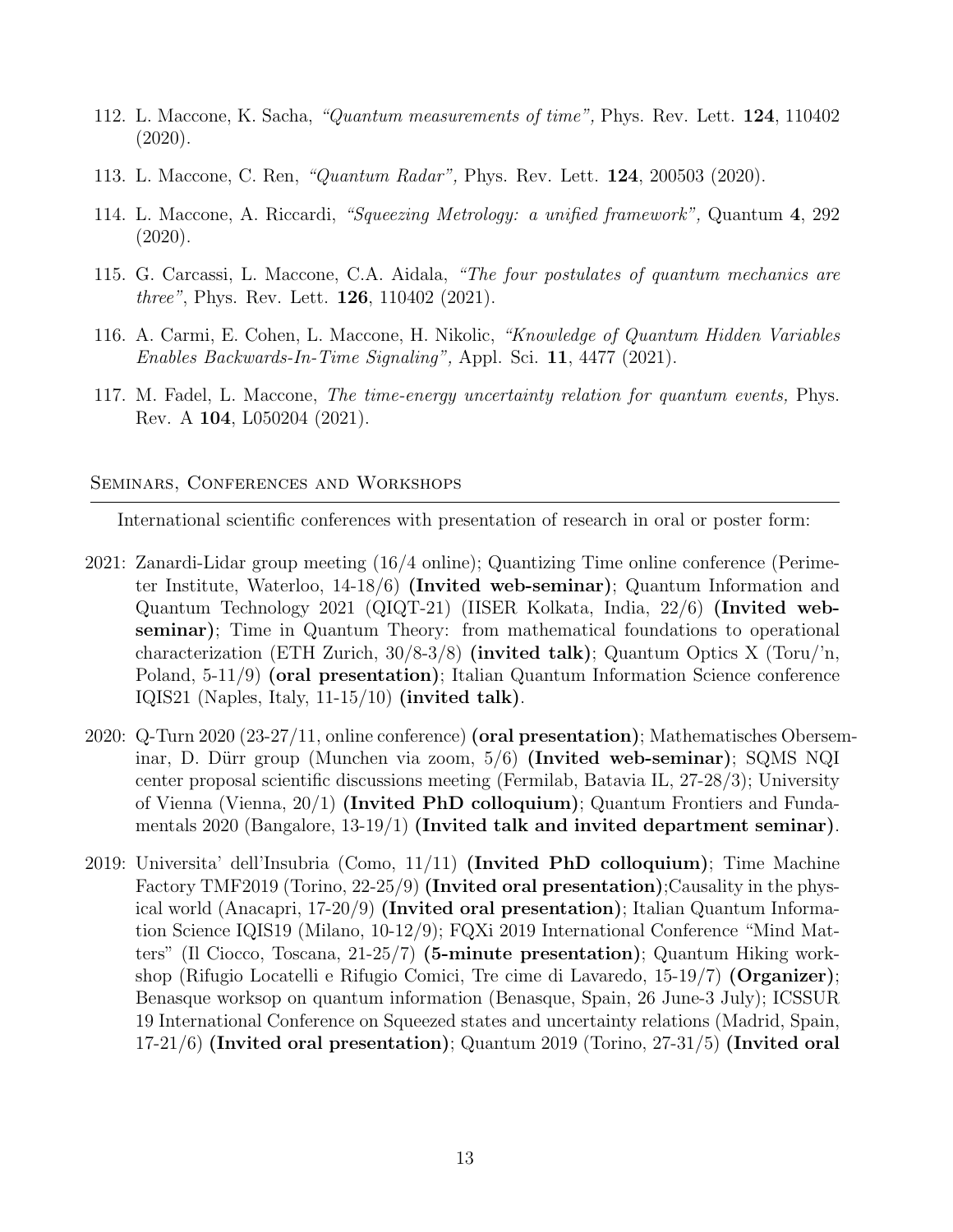presentation); New Directions in the Foundations of Physics (Viterbo, 24-26/5); AT-TRACT kickoff meeting (Ginevra, 20-21/5); International Conference on Quantum Optics and Quantum Information ICQOQI19 (Minsk, 13-17/5) (Invited oral presentation); Current Problems in Theoretical Physics PAFT19 (Vietri sul Mare, 13-17/4) (Invited oral presentation); New Trends in Complex Quantum Systems Dynamics QCS19 (Venezia, 9-12/4) (Oral presentation); OSA Quantum Information and Measurement (QIM) V: Quantum Technologies (Roma, 4-6/4) (Oral presentation); Photonics West, SPIE (San Francisco, 2-7/2) (Invited oral presentation); Time and fundamentals of quantum mechanics (Tel Aviv, Israel, 28-31/1) (Invited oral presentation).

- 2018: Quantum Cagliari 2018 (Cagliari, Italy 8-10/10) (Invited oral presentation); Italian Quantum Information Science IQIS18 (Catania, Italy, 17-20/9) (Invited oral presentation); SPIE Remote Sensing and Defense+Security (Berlin, Germany 10-12/9) (Invited oral presentation); International Iran Conference on Quantum Information IICQI18 (Tehran, Iran 8-10/9) (Invited oral presentation); Quantum Technology International Conference Qtech2018 (Paris, France 5-7/9) (Oral presentation); IQSA Conference on quantum structures 2018 (Kazan, Russia, 16-22/7) (Oral presentation); 7th International Conference on New Frontiers in Physics ICNFP2018 (Kolymbari, Grece 8-13/7) (Invited oral presentation); Is quantum theory exact? (Frascati, 2-5/7) (Invited oral presentation); New Directions in Fundamental Physics (Viterbo, 8-11/6); Three days in quantum mechanics (Genova, 6-7/6) (invited oral presentation); Brukner group at IQOQI (Vienna, 9-11/5) (invited oral presentation); Quantum Frontiers and Fundamentals QFF18 (Bangalore, India, 30/4-4/5) (invited oral presentation); Bristol Quantum Information Technologies workshop BQIT18 (Bristol, UK, 18-20/4) (invited oral presentation); Baku state university, Erasmus Plus "staff mobility for teaching" program (Baku, Azerbaijan, 2-8 April) (international school and seminar); Quantum Communication, Measurement and Computing 2012 (QCMC12) (Baton Rouge, LA, USA, 11-16/3); International conference on Quantum Optics 2018 (Obergurgl, Austria, 26/2-2/3); Department of Physics, Informatics and Mathematics, University of Modena & Reggio Emilia (Modena,  $23/2$ ) (invited seminar and public outreach seminar).
- 2017: International Conference on Quantum Foundations ICQF17 (Patna, India, 4-18/12) (invited oral presentation); Workshop Quantum Foundations: New frontiers in testing quantum mechanics from underground to space (Frascati,  $29/11-1/12$ ) (invited oral presentation); MEDiT Health Innovation (Vicenza, 17-18 November) (invited oral presentation); Applied Quantum group Milan meeting, AQM17 (Varazze, 25-27 September) (invited oral presentation); IQIS17 (Firenze, 12-15 September) (oral presentation); 6th International Conference on New Frontiers in Physics ICNFP (Kolymbary, Crete, Greece, 19-26 August) (invited oral presentation); Benasque worksop on quantum information (Benasque, Spain, 9-15 July); Micro-workshop to discuss future projects, Ulm university (Ulm, Germany, 22-23 June) (oral presentation); Grup d'Informaci/<sup>'</sup>o Quántica, Universitat Autónoma Barcelona (Barcelona, Spain, 29 May) (invited oral presentation); Quantum 2017 (Torino, May 7-12) (invited oral presentation); QuProCS II (Palma de Mallorca, April 6-7) (invited oral presentation).

2016: Quantum measurement: a dialog of big and small (Warwick, UK, 28 September) (in-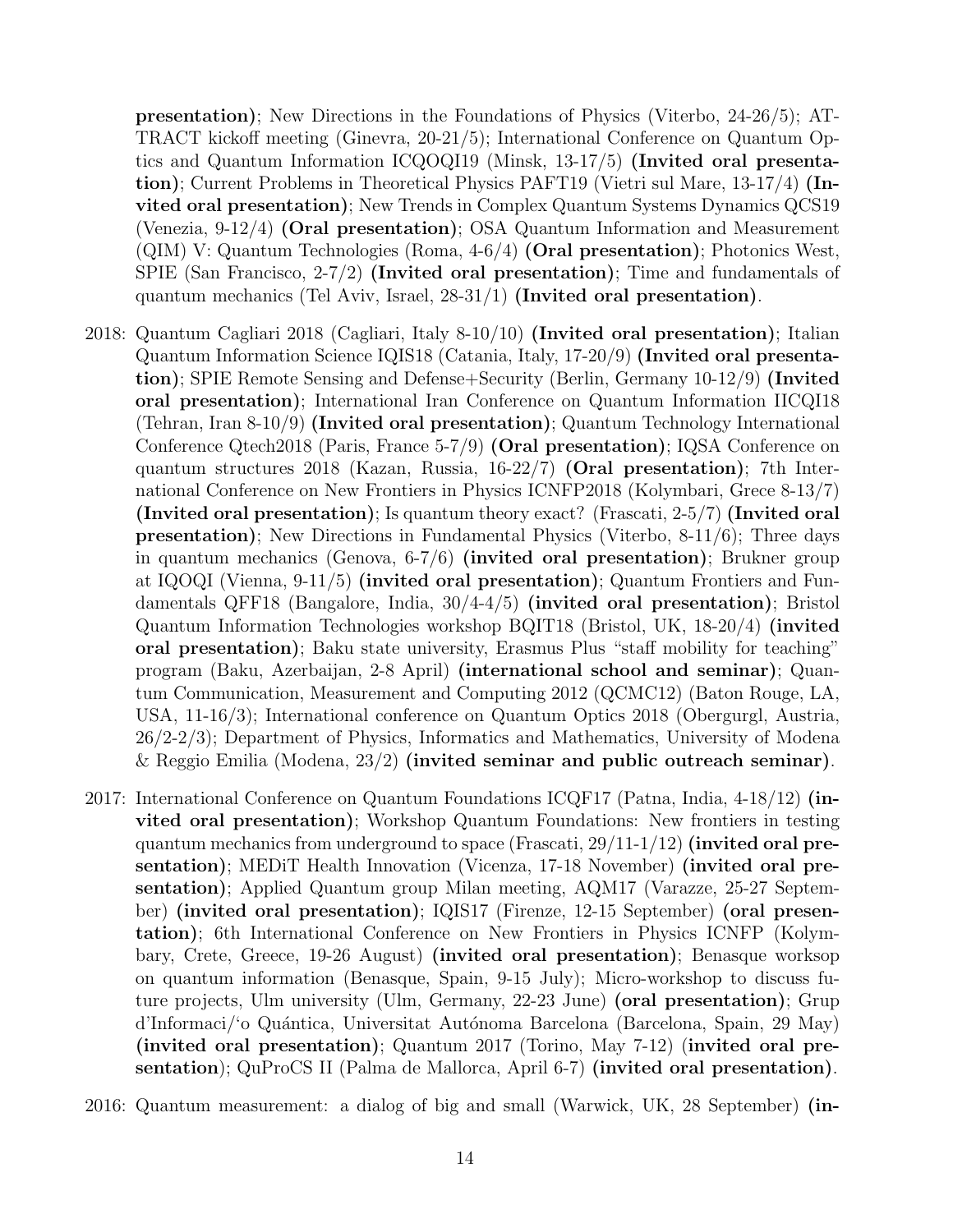vited oral presentation); IQIS 2016 9th Italian Quantum Information Science Conference (Roma, Italy, 20-23 September) (invited oral presentation); Taming quantum noise TQN16 (Mazara del Vallo, Italy, September 5-9—) (invited oral presentation); FQXi 2016 'If A Tree Falls: the Physics of What Happens and Who is Listening' (Banff, Canada, August 17-22) (5-minute presentation); 3rd Seefeld workshop on Quantum Information (Seefeld, Austria, June 26 - July 1) (invited oral presentation); 619th WE-Heraeus-Seminar: Quantum Speed Limits (Bad Honnef, Germany, June 8-10) (invited oral presentation); 4th International Conference on the Nature and Ontology of Spacetime (Varna, Bulgaria, May 30-June 2) (oral presentation); Testing Quantum Gravity (TQC) (Torino, May 26-27) **(invited oral presentation)**; Symposium on quantum information and foundations of physics KCIK (Sopot, Poland, 19-21 May) (invited oral presentation); Mini-course at the University of Jordan in the Erasmus Plus "staff mobility for teaching" program (Amman, Jordan, 15-21 April) (international school); Recent advances in quantum metrology, RAQM16 (Warsaw, Poland, March 2-4) (invited oral presentation); Winter school in Signagi, Erasmus Plus "staff mobility for teaching" program (Signagi, Georgia, 2-9 February) (international school).

- 2015: Quantum Information Processing and Applications (QIPA-2015) (Allahabad, India, 3-11 December) (invited oral presentation); International Conference on Quantum Foundations ICQF15 (Patna, India, 1-4 December) (invited keynote presentation); MEDIT Health innovation (Vicenza, 28-29 October) ((invited oral presentation via teleconference), shared with Prof. D'Ariano and Dr. Stopazzolo M.D.); Time Machine Factory 2015 TM2015 (Torino, 25-28 October) (invited oral presentation plus invited public outreach talk); Quantum UnConference QUC15 (Menesjärvi, Finlandia, 15-18 October) (invitation to the meeting); Workshop on Time in Physics (ETH Zurich, September 7-11) (invited oral presentation); 1 month research visit to MIT, thanks to the "Progetto Pavia-Boston" of the University of Pavia (Cambridge MA, USA, August 10-September 4); Second Bucharest School on Quantum Technologies, SpaceTech (Bucharest, Romania, June 30- July 3) (invited lecture series);  $Q+$  hangout seminar (internet-distributed seminar based on Google Hangouts organized by D. Burgarth and M. Leifer, June 9) (invited oral presentation); 589 WE-Heraeus-Seminar: Continuous Variable Entanglement in Atomic Systems: Fundamentals and Applications (Bad Honnef, Germany, May 11-15) (invited oral presentation); Quantum Physics Of Nature, QUPON 2015 (Vienna, May 18-22).
- 2014: Workshop on Quantum Metrology, Interaction, and Causal Structure, (Tsinghua University, Bejing, China, December 1-5) (invited oral presentation); one-day workshop on Quantum Technology – Quantum Expo 14/15 (Milano, Oct. 3) (invited oral presentation); 7th Italian Quantum Information Science Conference (IQIS-2014) (Salerno, Sep. 15-19) (invited oral presentation); Sharif University (Tehran, Iran, September 2) (Invited oral presentation); International Iran Conference on Quantum Information, IICQI14 (Esfahan, Iran, September 5-11) (invited keynote speaker); Advances in Foundations of Quantum Mechanics and Quantum Information with atoms and photons (Torino, May 26-30) (invited oral presentation; Institut für Theoretische Physik, Universität Innsbruck, (Innsbruck, August 4) (invited oral presentation.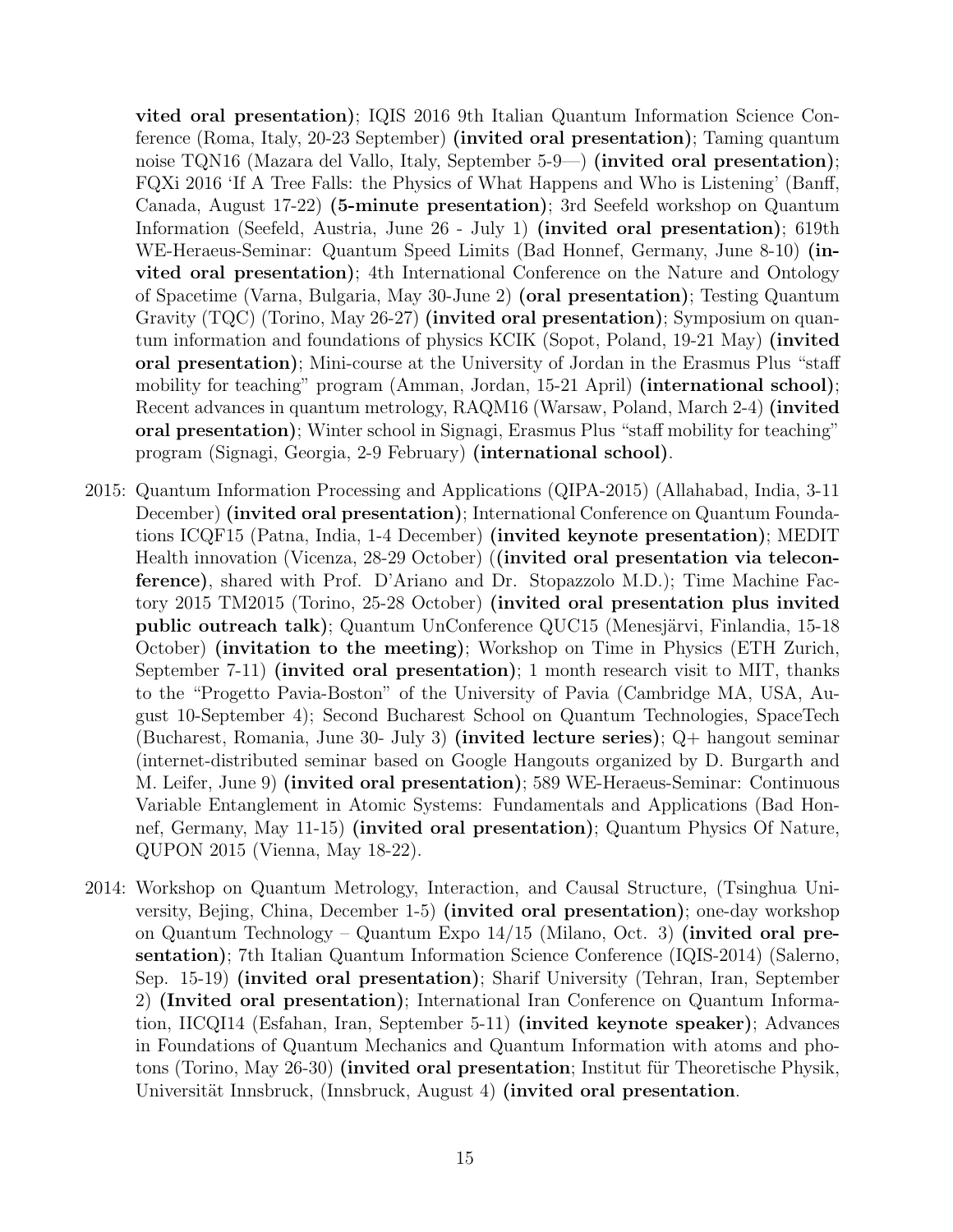- 2013: 6th Italian Quantum Information Science Conference (IQIS-2013) (Como, September 24- 29) (invited oral presentation and public outreach talk); Quantum information seminar in Hiroshima (Hiroshima University, August 10-14) (invited oral presentation); International workshop on New Science and Technologies using Entangled Photons (NSTEP) (Osaka, Japan, 8-9 August) (invited oral presentation); Quantum Information Benasque workshop (Benasque, Spain, June 29-August 6); Twin Workshop on Complex Quantum Systems (Ackergill Tower, Wick, Scotland 27-30 May) (invited oral presentation); Seminar at the Quantum Information Group of the Universitat Autonoma de Barcelona (UAB), (Bellaterra, Spain, May 21) (invited oral presentation); Multiweek invitation for the "Control of Complex Quantum Systems" program at the Kavli Institute for Theoretical Physics (Santa Barbara, CA, USA, Jan 26-Feb 22) (invited oral presentation).
- 2012: First NASA Quantum Future Technologies Conference (Mountain View, CA, USA, Jan 17-21) (invited oral presentation); Quantum 2012, Advances in Foundations of Quantum Mechanics and Quantum Information with atoms and photons at INRIM (Torino, May 21-25) (invited oral presentation); Central European Workshop on Quantum *Optics 2012 (CEWQO12)* (Sinaia, Romania, July 2-6) **(oral presentation)**; Quantum Communication, Measurement and Computing 2012 (QCMC12) (Vienna, Austria, July 30-August 3); 3rd COQUIT Workshop (ISI, Torino, Sep. 11-12) (invited oral presentation); Sources and signatures of quantum enhancements in technology at the Royal Society at Chicheley Hall (Chicheley, Sep. 13-14) (invited oral presentation); Sixth International Workshop DICE2012 (Castiglioncello, Italy, Sep. 17-21) (oral presentation); 5th Italian Quantum Information Science Conference (IQIS-2012) (Padova, Sep. 26-28) (invited oral presentation); TM2012 (Torino, Oct. 14-20) (invited oral presentation and public outreach seminar).
- 2011: Seminar at INRIM (Torino, May 12) (invited oral presentation); Difficult Problems in Quantum Information Theory (2011 xQIT conference) (Cambridge MA, May 3-4) (invited oral presentation); Entanglement, Quantum information and the Quantumto-classical transition (Accademia dei Lincei, Roma, May 5-7); PhD cycle of lectures on quantum information and computation (Padova, Italy, April-May) (invited oral presentation); International Conference on Quantum Optics and Quantum Computing IC-QOQC11 (Noida, India, March 22-26) (invited oral presentation); First International Workshop on High Dimensional Entanglement (Como, June 20-24) (**oral presentation**).
- 2010: Quantum Coherence and Decoherence workshop (Benasque, Spain, September 6-17) (oral presentation); CQuIC Seminar at UNM (Albuquerque, September 2) (invited oral presentation); PIQuDos seminar at the Perimeter Institute for Theoretical Physics (Waterloo, Canada, April 28) (invited oral presentation); BBN Technologies Corporation (Cambridge, MA, April 20) (invited oral presentation); Chalmers University of Technology, Linnaeus Colloquium (Göteborg, Sweden, March 4) (invited oral presentation); Nagoya Winter Workshop on Quantum Information, Measurement, and Foundations (Nagoya, Japan, February 18-24) (invited oral presentation); Los Alamos National Laboratory, quantum lunch seminar series (Los Alamos, NM, February 3) (invited oral presentation); Los Alamos National Laboratory, quantum lunch seminar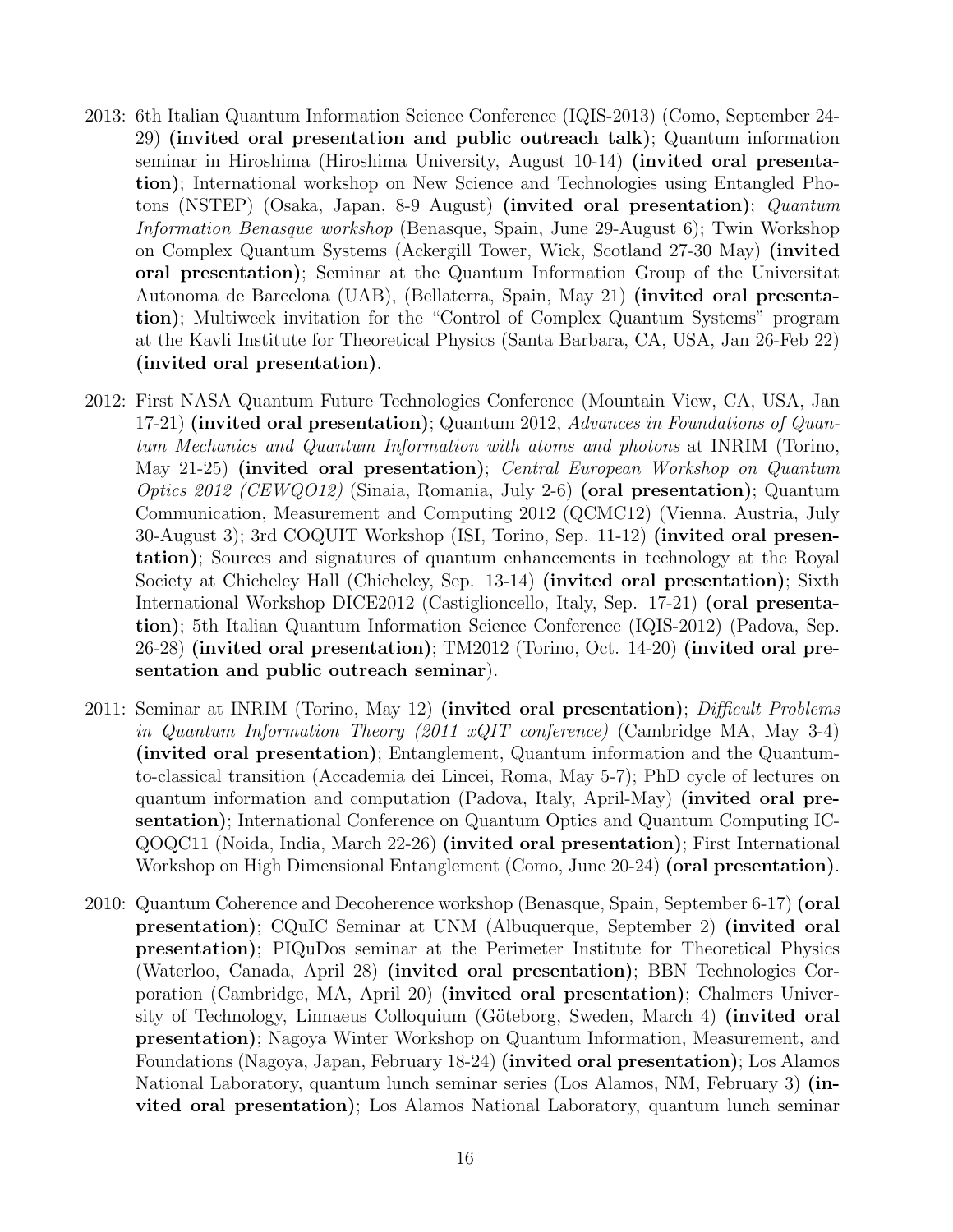series (Los Alamos, NM, January 27) (invited oral presentation).

- 2009: Amherst College Physics Colloquium (Amherst, MA, December 3) (invited oral presentation); Aspuru-Guzik Group meeting seminar, Harvard university (Cambridge, MA, October 14) (invited oral presentation); Seminar at IFISC (Palma de Mallorca, Spain, October 1) (invited oral presentation); Intern. Conf. on Quantum Information Processing and Communication (QIPC09) (Roma, September 21-25); Quantum Information Benasque workshop (Benasque, Spain, June 7-17); Central European Workshop on Quantum Optics 2009 (CEWQO09) (Turku, Finland, May 23-26) (oral presentation); Seminar at ETH in the group of Stefan Wolf, Zürich (Zürich, Switzerland, May 19) (invited oral presentation); Quantum Information and Many body Quantum Systems, *QUROPE09 International school* (Cortona, Italy, May 3-8) (**oral presentation**); Seminar at INRIM (Torino, April 2) (invited oral presentation); Seminar at Scuola Normale Superiore (Pisa, April 16) (invited oral presentation).
- 2008: three weeks invitation at the Massachusetts Institute of Technology for a research project (Cambridge MA, January 6-February 1); IV workshop ad memoriam of Carlo Novero Advances in Foundations of QM and QI with atoms and photons (Torino, May 19-23) (oral presentation); Quantum Information and Control In Queensland QICIQ and Asia Pacific Conference on Quantum Information Science, APCQIS (Cairns, Australia, June 30 - July 5) (oral presentation); *Joint 5th QPL and 4th DCM Workshops: Quantum Physics* and Logic, satellite workshop of ICALP2008 (Reykjavik, Iceland, July 12-13) (oral presentation); Quantum Communication Measurement and Computing (QCMC) 2008 (Calgary, August, 19-24); Italian Quantum Information Science Conference 2008 (IQIS08) (Camerino, October, 24-29) (oral presentation); Difficult Problems in Quantum Infor*mation Theory (2008 xQIT conference)* (Cambridge MA, November 19-20) **invited oral** presentation; Theorie Kolloquium at the ITP (Innsbruck, December 3) (invited oral presentation).
- 2007: three weeks invitation at the Massachusetts Institute of Technology for a research project (Cambridge MA, January 7-February 2); Quantum Information and Many-Body Quantum  $Systems$  (Pisa, March 26-31) (oral presentation); first Quantumbionet Workshop (Pavia University, May 25) (invited oral presentation); Vienna Symposium on the Foundations of Modern Physics (Vienna, Austria, June 7–10); Quantum Information Benasque workshop (Benasque, Spain, June 11-20); Photons, Atoms and Qubits 2007 – PAQ07 (Royal Society, London, United Kingdom, September 2-5); International Iran Conference on Quantum Information – IICQI (Kish, Iran, September 7-10) (invited oral presen**tation**); Noise Information & Complexity @ Quantum Scale (Centro Ettore Majorana, Erice, Italy, November 4-10) (oral presentation).
- 2006: Advances in Foundations of Quantum Mechanics and Quantum Information with atoms and photons, (Torino, May 2-5) (oral presentation); XI International Conference on  $Quantum Optics ICQO'2006$ , (Minsk, Belarus, May 26-31) (invited oral presentation); Foundations of Probability and Physics-4 (Växjö, Sweden, June 4-9) (oral presentation); *QUPREST 2006, Focus meeting: quantum process estimation*, *(Budmerice, Slo*vakia, September 27–October 1) (invited oral presentation); QCM&C 2006 (Tsukuba,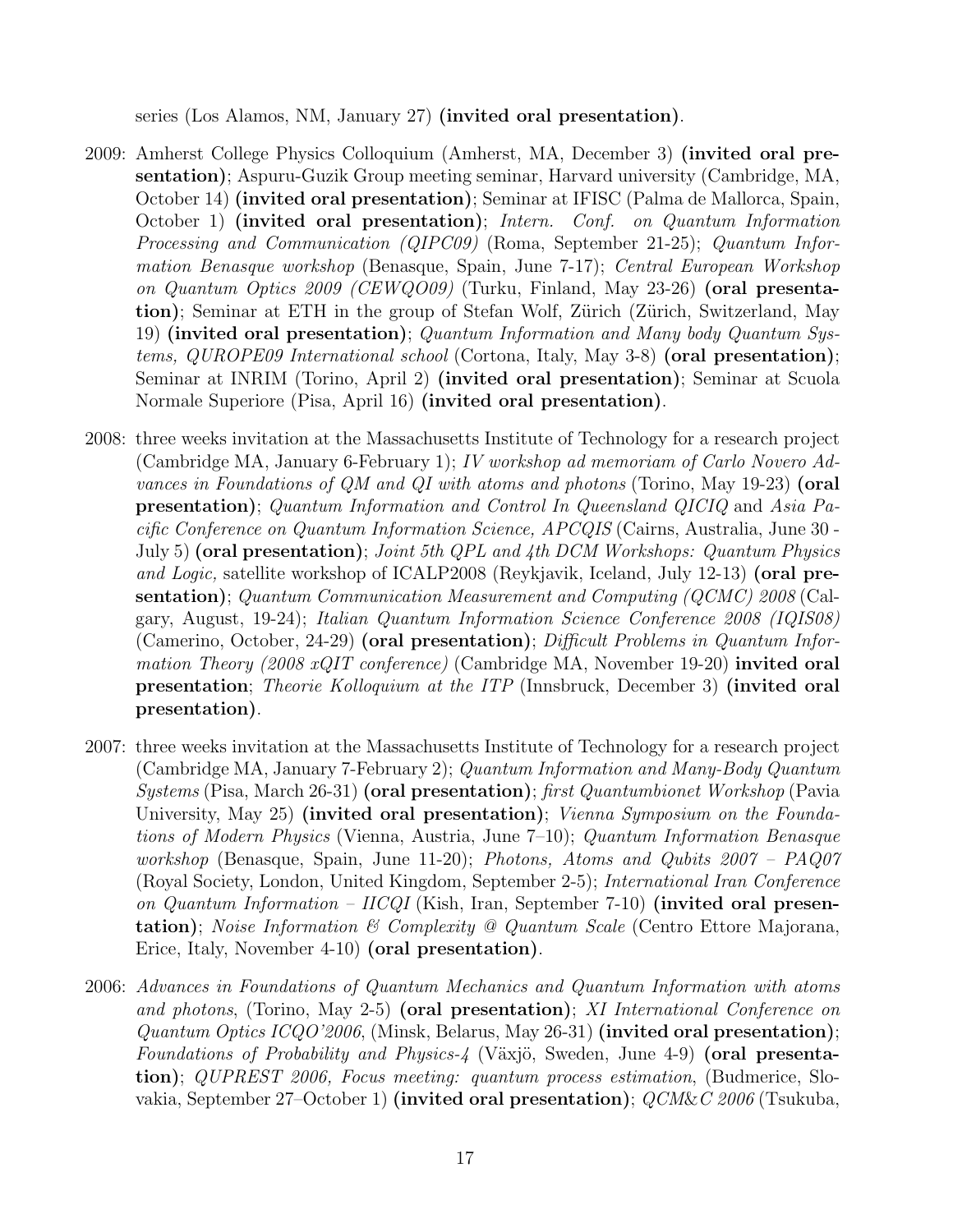Japan, November 28– December 3); Quantum information seminar in Hiroshima (Hiroshima University, December 8) (invited oral presentation).

- 2005: Frisno8, 8th French-Israeli symposium on nonlinear optics (Ein Bokek, Israel, February 20-25) (oral presentation); Quantum Information Benasque workshop (Benasque, Spain, June 12-25); Seminari di Quantum Information (Milano, October 28) (invited oral presentation).
- 2004: International DFG Workshop on Quantum Entanglement from Error Correction to Secure Key Distribution (Hirschegg, Austria, March 30 - April 2) (invited oral presentation); Foundations of Quantum Information (Camerino, April 16-19); 2nd Workshop ad memoriam of Carlo Novero "Advances in Foundations of Quantum Mechanics and Quantum Information with atoms and photons" (Torino, April 26); X International Conference on Quantum Optics (Minsk, Belarus, May 30-June 3) (invited oral presentation); 5th European QIPC Workshop (Roma, September 20-22); Mini workshop on Quantum Open Systems (Pavia, Italy, October 25-26). Cambridge, Pisa.
- 2003: Advances in Quantum Information Processing: from theory to experiment (Erice, Italy, March 15-22);  $8^{th}$  International Conference on Squeezed States and Uncertainty Relations (Puebla, Mexico, June 9-13); Third annual MIT/NU MURI workshop (Cambridge MA, USA, July 10-11); *QIT-EQIS ERATO conference on quantum information science* (Kyoto, Japan, September 2-6) (oral presentation);  $3^{rd}$  Annual MIT-Cambridge Quantum Information Workshop (Cambridge MA, USA, October 2-3).
- 2002: Quantum Information Quantum Entanglement Euroconference (San Feliu de Guixols, Spain, March 23-28); Second annual MIT/NU MURI workshop (Northwestern University, Evanston IL, USA, 11 April); IX international conference on quantum optics 2002 (Raubichi, Belarus, May 14-17) (invited oral presentation); II Cambridge-MIT Quantum Information Workshop (Cambridge, UK, June 13-14) (oral presentation); Progress in Electromagnetics Research Symposium: Quantum computation session (Cambridge MA, USA, July 5); QCM&C 2002 (Cambridge MA, USA, July 22-26); MIT/NU MURI review workshop (Cambridge MA, USA, October 23); NASA-DoD workshop on quantum Imaging and Metrology (Pasadena CA, USA November 14-15) (invited oral presentation).
- 2001: 7th International Conference on Squeezed States and Uncertainty Relations ICSSUR2001 (Boston MA USA, June 4-8);  $CQOS: S^{th}$  Rochester Conference on Coherence & Quantum Optics and ICQI2001: International Conference on Quantum Information (Rochester NY USA, June 10-16) (oral presentation); Mysteries, Puzzles and Paradoxes in Quantum Mechanics (Gargnano Italy, August 27-September 1); Quantum Optics – EuroConference (San Feliu de Guixols, Spain, October 06-11).
- 2000: Seventh central-european workshop on quantum optics (Balatonfured Hungary, April 28 May 1); *QCM&C Y2K* (Capri Italy, 3-8 July); *Mysteries, puzzles and paradoxes in Quan*tum Mechanics (Gargnano Italy, September 17-23); Quantum Optics XI – EuroConference (Palma Spain, October 14-19).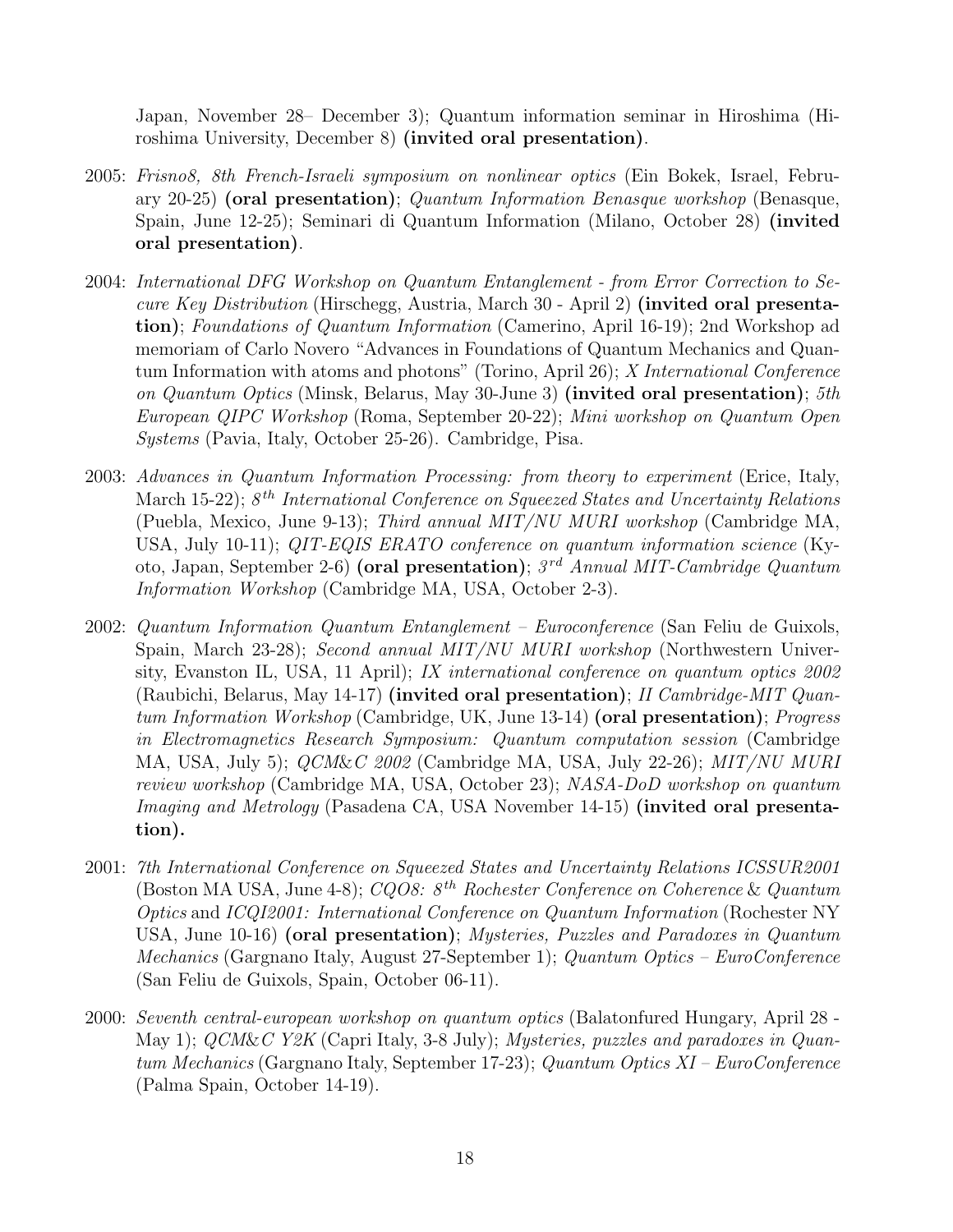- 1999: III Adriatico research conference on quantum interferometry (Trieste Italy, March 1-5); Fundamental Problems in Quantum Theory Workshop (Baltimore MD USA, August 9- 13).
- 1997: II Working Party on Quantum Optics and Quantum Computation (at the Scuola Normale di Pisa, Pisa, June 26-28); LXXXIII congresso nazionale Società Italiana di Fisica, Congresso del Centenario (Villa Olmo Como Italy, October 27-31).

# PUBLIC OUTREACH:

- 2021: Online talk for the Pi day: International Day of Mathematics (14/3). Various seminars for primary and secondary schools. Schroedinger cat for children presentation at the university  $(9/10)$ .
- 2020: Online talk (due to Covid-19) for INSPYRE, INternational School on modern PhYsics and REsearch, organized by INFN Frascati National Laboratory is addressed to High School students (online, 31/3) published at youtube.com/watch?v=nxuvMLp7Hck; Seminario divulgativo per stage a fisica (4/9); Seminari di Fisica Moderna (dipartimento di Fisica di Pavia, 9/11); Science College (Autonomous) Hinjilicut, Ganjam, Odisha International Webinar on "Recent Trends in Quantum Mechanics" (3/10); Notte dei ricercatori (online talk 27/11); Seminario AIF (Associazione Insegnanti di Fisica) 30/11.
- 2019: Rotary club Pavia (Pavia, 4/12); Seralmente (conference cycle) (Grugliasco, 18/10), 550 participants; Cinema Massimo public outreach during TMF19 (Torino, 23/9); DO-MOSOFIA 2019 (Domodossola, 22/9); Officina di didattica e divulgazione della fisica OFIS 2019 (Como, 20/9); Unitre Pavia (Pavia, 4/1); Liceo Leonardo da Vinci (Milan, 27/3); Liceo Cairoli (Pavia, 23/1); Liceo Aselli (Cremona, 26/2); Liceo Cairoli (Pavia, 27/2); Istituto Omodeo (Mortara, 1/3).
- 2018: Liceo Scientifico Copernico (Pavia, 30/11); Liceo Scientifico Abbiategrasso (Abbiategrasso 8/11); Aula del '400 (Pavia, 17/5); Voghera, Liceo Scientifico (Voghera, 9 April); Liceo Copernico Pavia.
- 2017: Cose Cosmiche, dialoghi sul tempo (Palazzo Archinto, Milano, 9/11); "Il cielo di Roma 2017" (Parco Appia antica, Roma, 2 June); "Non e' la classica fisica" IV Convegno Marveggio (Sondrio, April 22) (300 people); Collegio Borromeo (Pavia, March 30).
- 2016: Istituto Lombardo, Accademia di scienze e lettere (Milano, 24 November); Pint of Science (Pavia, May 24).
- 2015: Ciclo di conferenze "Seralmente" (Grugliasco, 12 November); Notte Europea dei ricercatori (Pavia, September 21).
- 2014: Public outreach seminar (> 300 attendees) at the "Festival della Scienza di Genova", (Palazzo Ducale, Sala del Maggior Consiglio, Genova, Oct. 27).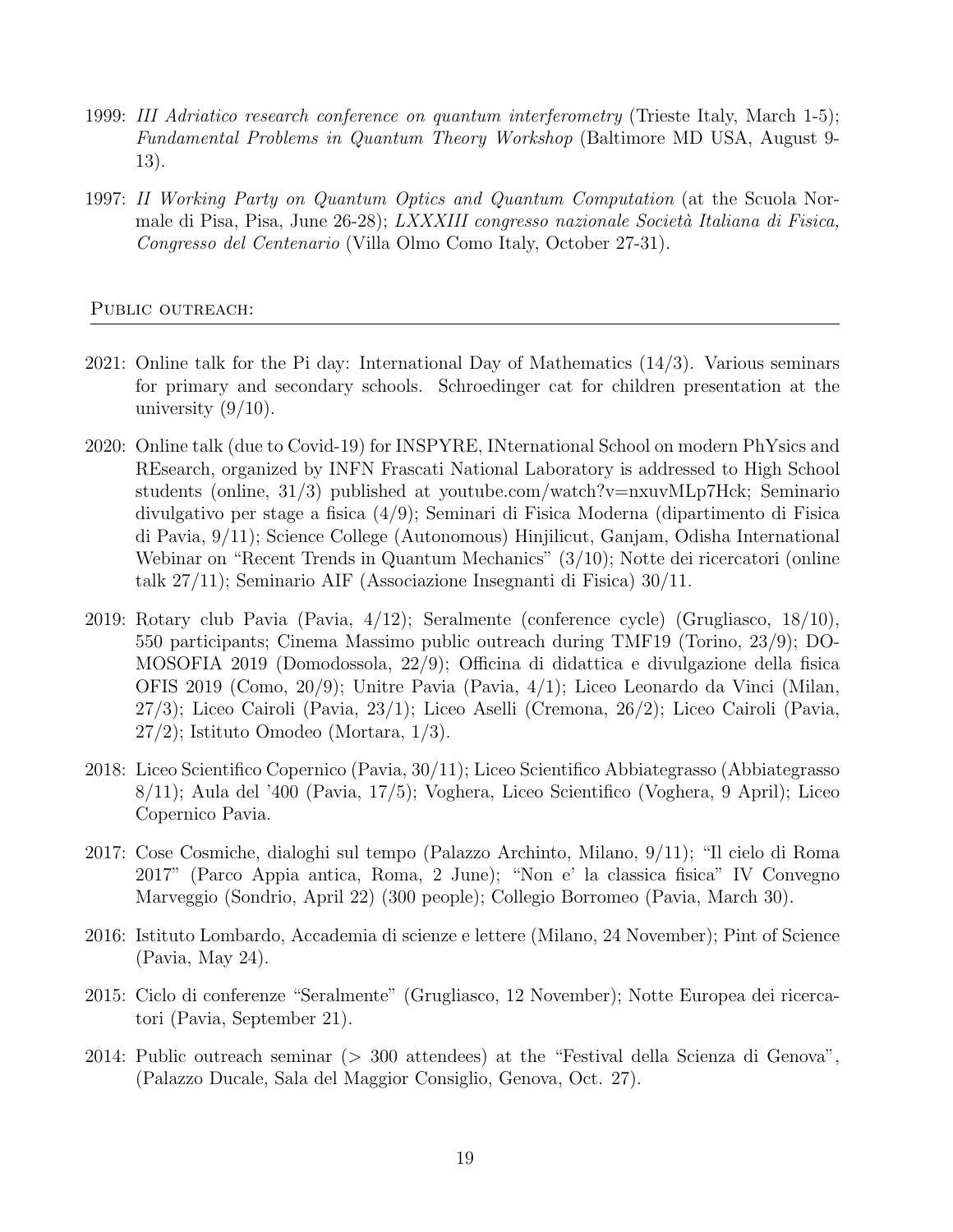# **DIDACTICS**

 $\Box$  University Courses held:

- Classical electrodynamics and special relativity ("Fisica Generale 2" da 9 CFU), bachelor's course in the math department.
- Quantum Optics ("Ottica quantistica" da 6 CFU), master course in the physics department.
- Open quantum systems, graduate course for the PhD program in Physics.
- Foundations of quantum mechanics, modulus of the Foundations of Physics bachelor's course in the physics department.

 $\Box$  Member of the teaching board for the Pavia PhD.

 $\Box$  Thesis advisor:

- Phd: G. D. C. "Non classical states in interferometry" (2008).
- Phd: A. R. (informal) "Uncertainty relations, quantum correlations and applications", (2019).
- Masters: C. C. R. "Quantum state estimation: direct state measurement vs tomography" (2013).
- Masters: A. A. "Quantum Private Queries in the Presence of Noise" (2015).
- Bachelor: F. P. "Envariance and the emergence of probabilities in quantum mechanics" (2012).

#### PROJECTS

Participation in many research projects. The list of projects financed as a PI (Principal Investigator) follows:

- 2020: Superconducting Quantum Materials and Systems Center (SQMS) at Fermilab for the development of a super-conducting quantum computer. PI for the Pavia node through INFN. Budget to Pavia: two post-doctoral positions+funds for computers.
- 2019: ATTRACT Call (EU): 100,000 Euros for developing quantum medical tomography.
- 2018: Finanziamento delle attività base di ricerca (FABR). Funding of 3,000 Euros.
- 2017: Bando per fondo di ricerca Ateneo "Blue Sky Research" for a two-year foundational 'curiosity driven' proposal. Funding of 60,000 Euros.
- 2015: FQXi's Physics of What Happens program grant, from the Foundational Questions Institute (a private foundation from the US). Funding of 44,965 \$ for the project "Quantum Spacetime from Events" (http://fqxi.org/grants/large/awardees/list); funding for a month-long exchange program at MIT (internal funding competition from the University of Pavia).